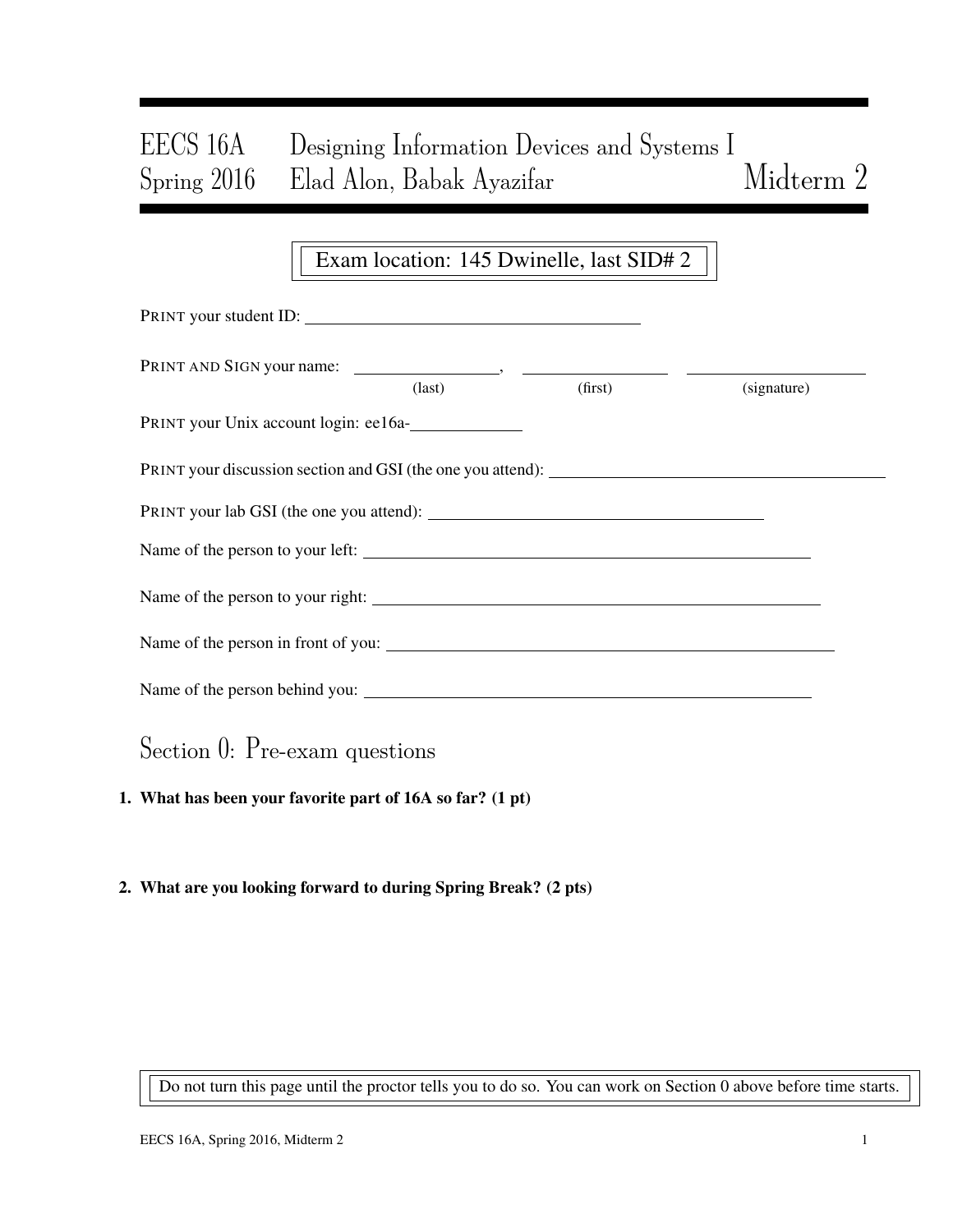## Section 1: Analysis questions

*Unless told otherwise, you must show work to get credit. Note that all op-amps can be assumed to be ideal (unless explicitly stated otherwise.)*

#### 3. You Can't Divide Me! (9 pts)

(a) (4 pts) Find  $V_{out}$  as a function of  $V_{in}$ .



Solutions: No current flows through the  $3k\Omega$  resistor, so this is a classic voltage divider. Thus,

$$
V_{out} = \frac{5k\Omega}{4k\Omega + 5k\Omega} V_{in} = \frac{5}{9} V_{in}
$$

Students should either state that they are using the "voltage divider equation" or derive it from KCL/KVL/Ohm's Law. *Vin*

$$
I = \frac{V_{In}}{R_{Eq}} = \frac{V_{in}}{4k\Omega + 5k\Omega}
$$

$$
V_{out} = I \cdot 5k\Omega = \frac{5}{9}V_{in}
$$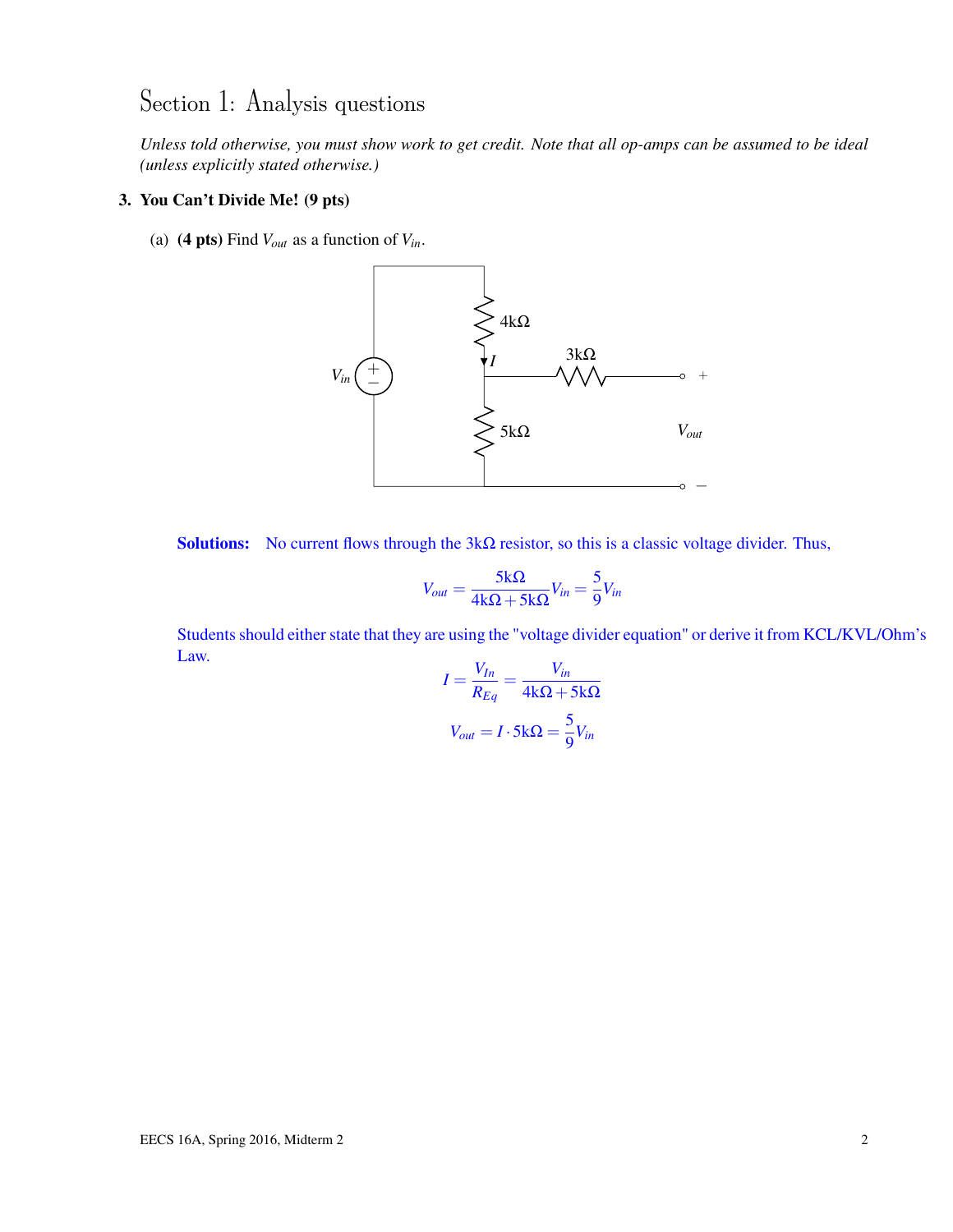(b) (5 pts) Find  $V_{out}$  as a function of  $V_{in}$ . *(Hint: Pay attention to where the positive and negative terminals of Vout are.)*





$$
R_{eq} = \left(\frac{1}{3k\Omega} + \frac{1}{6k\Omega}\right)^{-1} = 2k\Omega
$$

So we simplify the circuit to:



This is simply a voltage divider with an inconveniently labelled *Vout*. Applying the voltage divider relation:

$$
-V_{out} = \frac{V_{in}R_1}{R_1 + R_2} = \frac{3V_{in}}{5}
$$

So our solution is:

$$
V_{out} = -\frac{3}{5}V_{in}
$$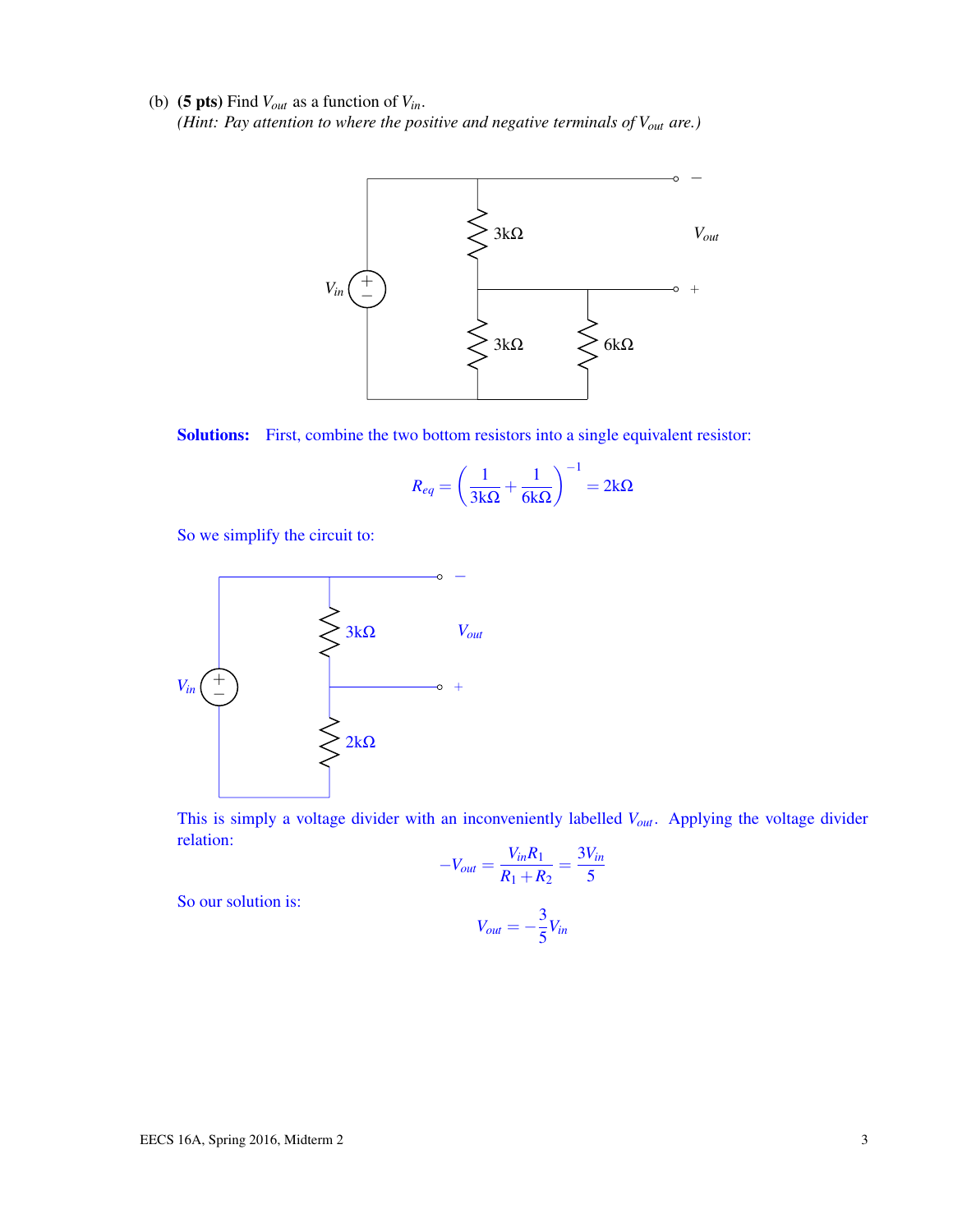#### 4. {}Circuits (14 pts)

(a) (4 pts) Given the circuit shown below:



Use only KCL and Ohm's Law to set up a system of equations relating each of the labeled currents  $(I_1, I_2, I_3)$  and voltages  $(V_1, V_2)$ . Then construct a 3x5 matrix *A* representing this system of equations such that  $Ax = 0$  where *x* is:

$$
x = \begin{bmatrix} I_1 \\ I_2 \\ I_3 \\ V_1 \\ V_2 \end{bmatrix}
$$

Solutions:

 $\sqrt{ }$  $\mathbf{I}$ 

$$
I_3 = I_1 + I_2
$$
  
\n
$$
I_3 = \frac{V_2 - 0}{3\Omega}
$$
  
\n
$$
I_1 = \frac{V_1 - V_2}{2\Omega}
$$
  
\n
$$
I_1 = \frac{V_1 - V_2}{2\Omega}
$$
  
\n
$$
I_1 = \frac{V_1 - V_2}{2\Omega}
$$
  
\n
$$
I_0 = \begin{bmatrix} 0 \\ 0 \\ V_1 \\ V_2 \end{bmatrix} = \begin{bmatrix} 0 \\ 0 \\ 0 \\ V_2 \end{bmatrix}
$$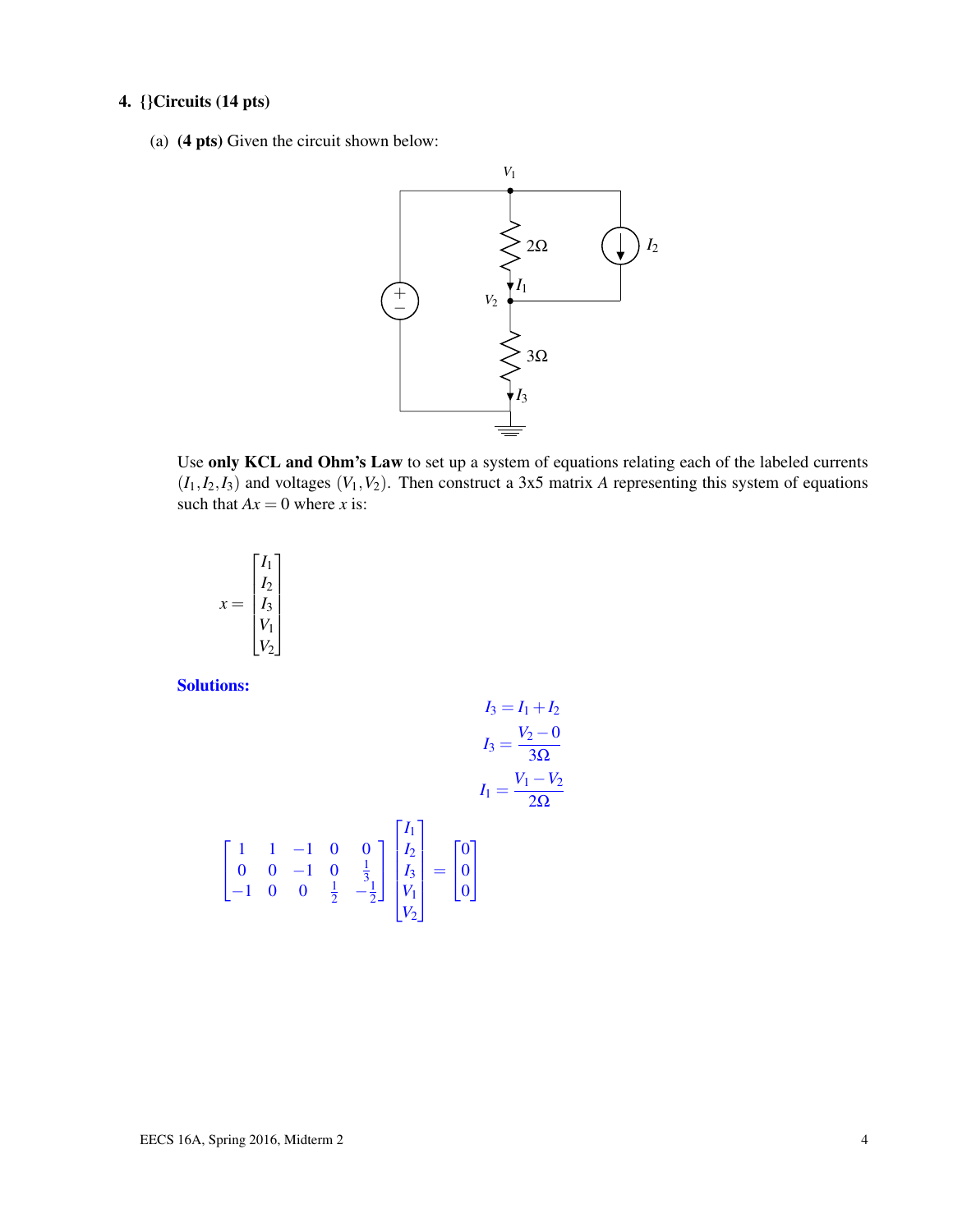(b) (6 pts) For the matrix *A* provided below, which may or may not be the matrix you constructed in a), find a basis for the nullspace of *A*

$$
A = \begin{bmatrix} 0 & 0 & 1 & 0 & 3 \\ -1 & 1 & 1 & 0 & 0 \\ 0 & -1 & 0 & 2 & -5 \end{bmatrix}
$$

Solutions:

$$
(1) \begin{bmatrix} 0 & 0 & 1 & 0 & 3 \\ -1 & 1 & 1 & 0 & 0 \\ 0 & -1 & 0 & 2 & -5 \end{bmatrix} \sim (2) \begin{bmatrix} 1 & -1 & -1 & 0 & 0 \\ 0 & 1 & 0 & -2 & 5 \\ 0 & 0 & 1 & 0 & 3 \end{bmatrix} \sim (3) \begin{bmatrix} 1 & 0 & 0 & -2 & 8 \\ 0 & 1 & 0 & -2 & 5 \\ 0 & 0 & 1 & 0 & 3 \end{bmatrix}
$$
  
From (1) to (2), swap rows from  $\begin{bmatrix} \vec{a} \\ \vec{b} \\ \vec{c} \end{bmatrix}$  to  $\begin{bmatrix} \vec{b} \\ -\vec{c} \\ \vec{a} \end{bmatrix}$   
From (2) to (3), from  $\begin{bmatrix} \vec{b} \\ -\vec{c} \\ \vec{a} \end{bmatrix}$  to  $\begin{bmatrix} \vec{b} - \vec{c} + \vec{a} \\ -\vec{c} \\ \vec{a} \end{bmatrix}$   
Rewrite as equations:

$$
I1 - 2V1 + 8V2 = 0
$$

$$
I2 - 2V1 + 5V2 = 0
$$

$$
I3 + 3V2 = 0
$$

Rearrange equations:

$$
I_1 = 2V_1 - 8V_2
$$
  

$$
I_2 = 2V_1 - 5V_2
$$
  

$$
I_3 = -3V_2
$$

$$
\vec{x} = V_1 \begin{bmatrix} 2 \\ 2 \\ 0 \\ 1 \\ 0 \end{bmatrix} + V_2 \begin{bmatrix} -8 \\ -5 \\ -3 \\ 0 \\ 1 \end{bmatrix}
$$

$$
\mathcal{N}(A) = \left\{ \begin{bmatrix} 2 \\ 2 \\ 0 \\ 1 \\ 0 \end{bmatrix}, \begin{bmatrix} -8 \\ -5 \\ -3 \\ 0 \\ 1 \end{bmatrix} \right\}
$$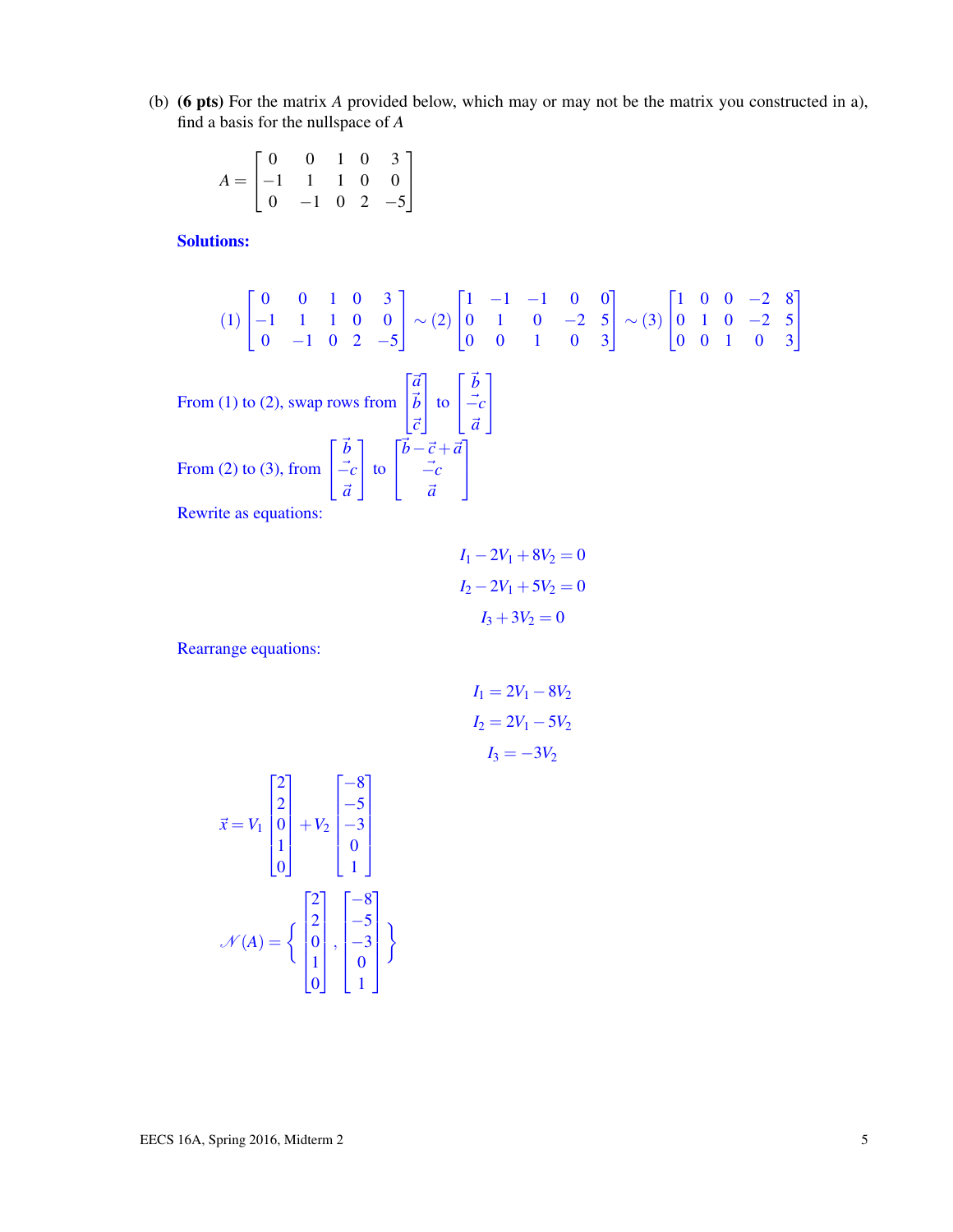(c) (4 pts) Explain what the nullspace of the A matrix you found in part (a) means in the context of this circuit.

**Solutions:** Since  $A\vec{x} = 0$ , the nullspace is the same as the solution space. Therefore, any linear combination of the nullspace basis forms a valid set of voltage and current values for the circuit. Notice that the nullspace is 2-dimensional. This makes sense: the set of valid voltages/currents in this topology is exactly specified by values of the voltage sources and current source.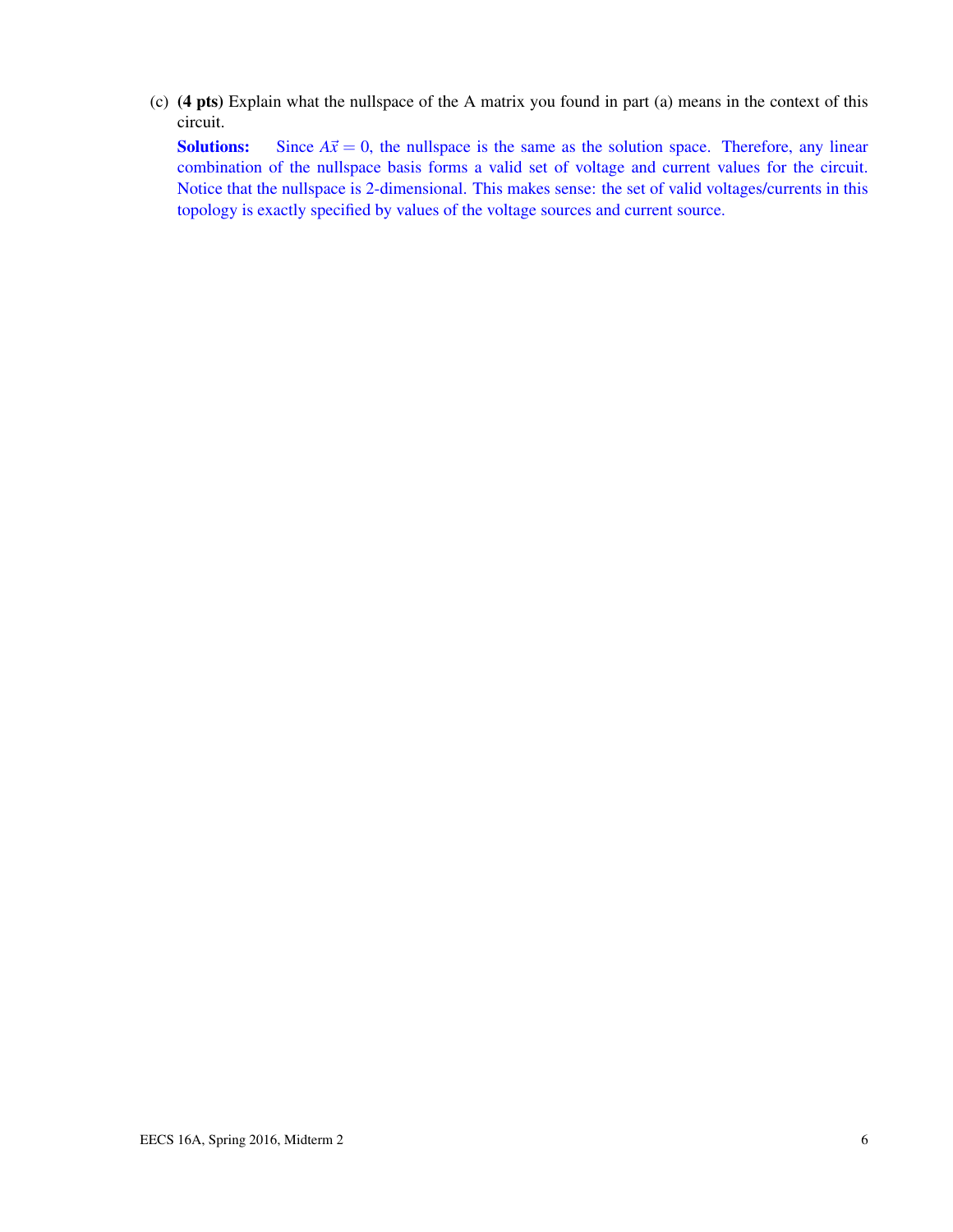#### 5. Look At That Bling (8 pts)

Use the Golden Rules to derive  $V_{out}$  as a function of  $V_1$  and  $V_2$  for the circuit shown below:



Solutions: Approach A: Use superposition (1) Solve for  $V_{out}$  due to  $V_1$ : to do this, we replace  $V_2$  with a wire. The circuit looks like



This is just an inverting amplifier, so  $V_{out} = -\frac{R_2}{R_1}$  $\frac{R_2}{R_1} \cdot V_1$ .

(2) Solve for  $V_{out}$  due to  $V_2$ : to do this, we replace  $V_1$  with a wire. The circuit looks like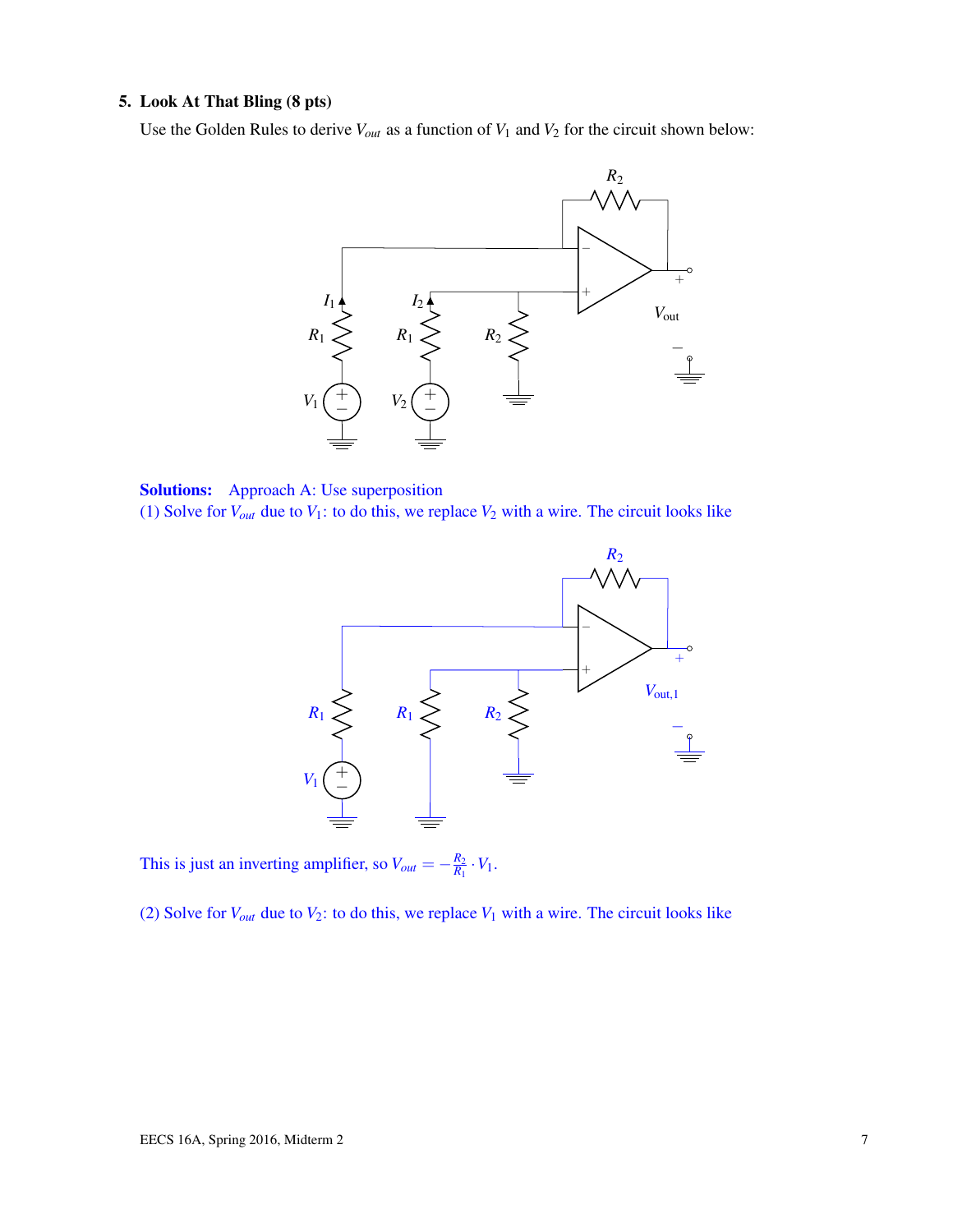

This is just a non-inverting amplifier with a voltage divider in front of it.

$$
V^{+} = \frac{R_{2}}{R_{1} + R_{2}} \cdot V_{2}
$$

$$
V_{out,2} = \frac{R_{1} + R_{2}}{R_{1}} \cdot V^{+} = \frac{R_{2}}{R_{1}} \cdot V_{2}
$$

(3) Combine:  $V_{out} = V_{out,1} + V_{out,2} = -\frac{R_2}{R_1}$  $\frac{R_2}{R_1} \cdot (V_1 - V_2)$ 

Approach B: use Golden rules + KCL/KVL/Ohm's Law



$$
V^+ = I_2 \cdot R_2, I_2 = \frac{V_2}{R_1 + R_2}
$$

**Hence**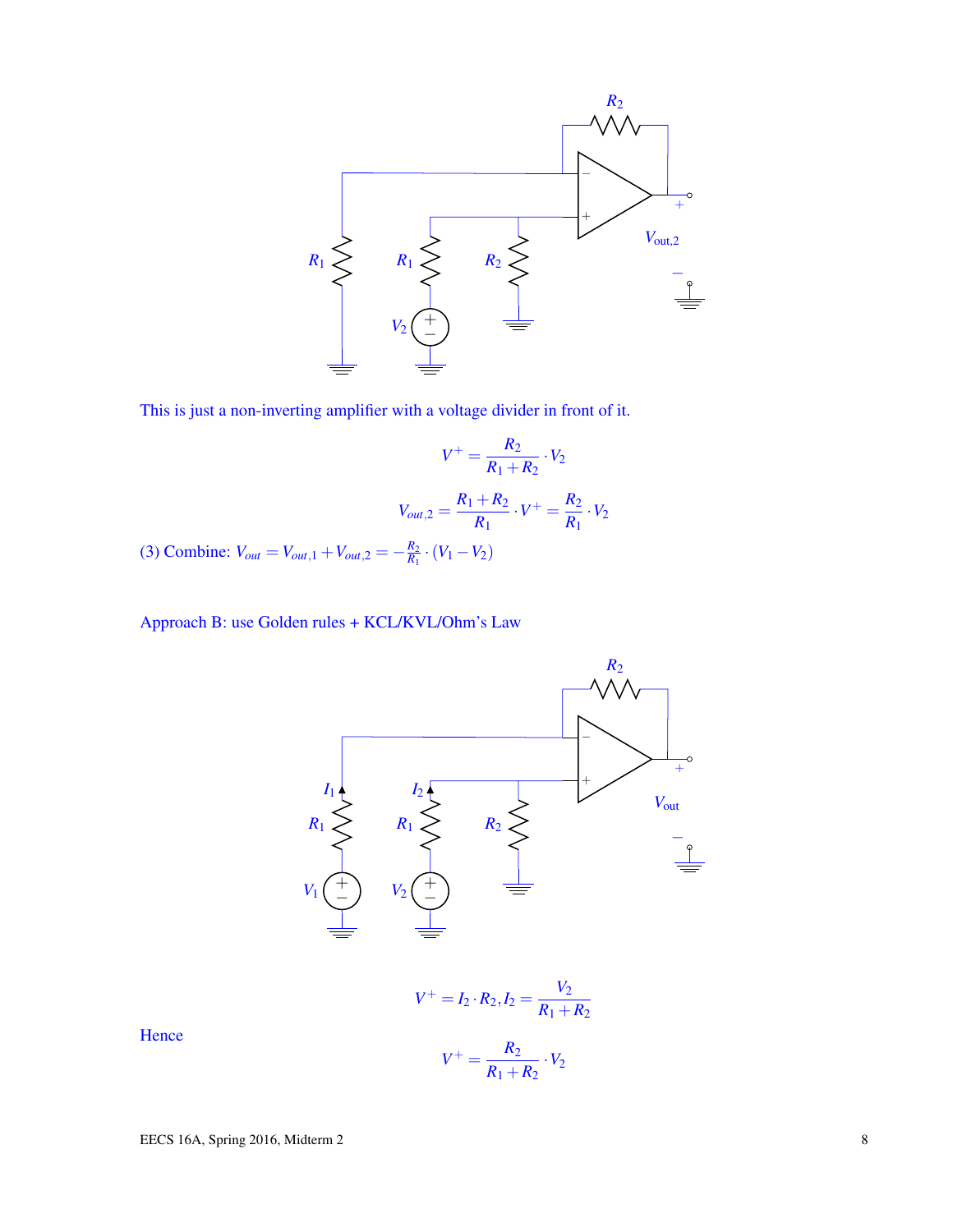Hence

$$
I_1 = \frac{V_1 - V^-}{R_1}, V^+ = V^-
$$

$$
I_1 = \frac{V_1 - \frac{R_2}{R_1 + R_2}}{R_1}
$$

*R*1

$$
V_{out} = V^- - I_1 \cdot R_2 = \frac{R_2}{R_1 + R_2} \cdot V_2 - \frac{R_2}{R_1} \cdot (V_1 - \frac{R_2}{R_1 + R_2} \cdot V_2) = \frac{R_2}{R_1} \cdot V_2 - \frac{R_2}{R_1} \cdot V_1 = -\frac{R_2}{R_1} (V_1 - V_2)
$$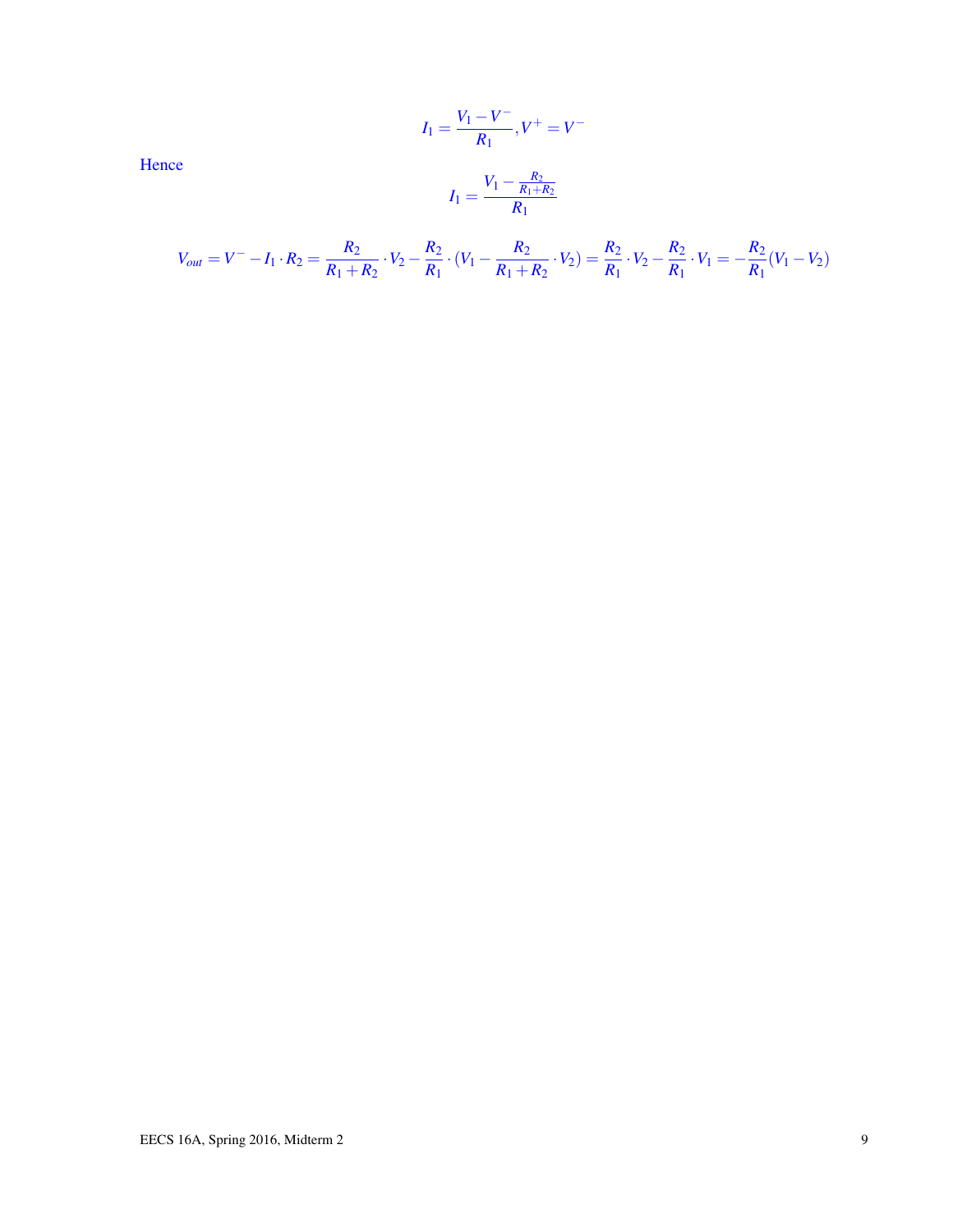#### 6. Big Caps Reconnected (12 pts)

(a) (4 pts) For the circuit shown below, assume that the  $\phi_1$  switches are initially closed and the  $\phi_2$  switch is initially open. Calculate  $V_{out}$  after the  $\phi_1$  switches are open and the  $\phi_2$  switch is closed.



#### Solutions:

In phase 1, the source directly charges C1 and C2 is shorted. phase  $\phi_1$ :

$$
V_{C1} = -2V, V_{C2} = 0V
$$

$$
Q_{C1} = -2V \cdot 1\mu F, Q_{C2} = 0V \cdot 10\mu F
$$

$$
Q_{tot1} = -2\mu C
$$

In phase 2, charge is shared between C1 and C2. phase  $\phi_2$ :

$$
V_{C1} = V_{C2} = V_{out}
$$

$$
Q_{C1} = V_{out} \cdot 1\mu F, Q_{C2} = V_{out} \cdot 10\mu F
$$

$$
Q_{tot2} = V_{out} \cdot (1\mu F + 10\mu F) = V_{out} \cdot 11\mu F
$$

$$
Q_{tot1} = Qtot2
$$

$$
-2\mu C = V_{out} \cdot 11\mu F
$$

$$
V_{out} = \frac{-2}{11}V
$$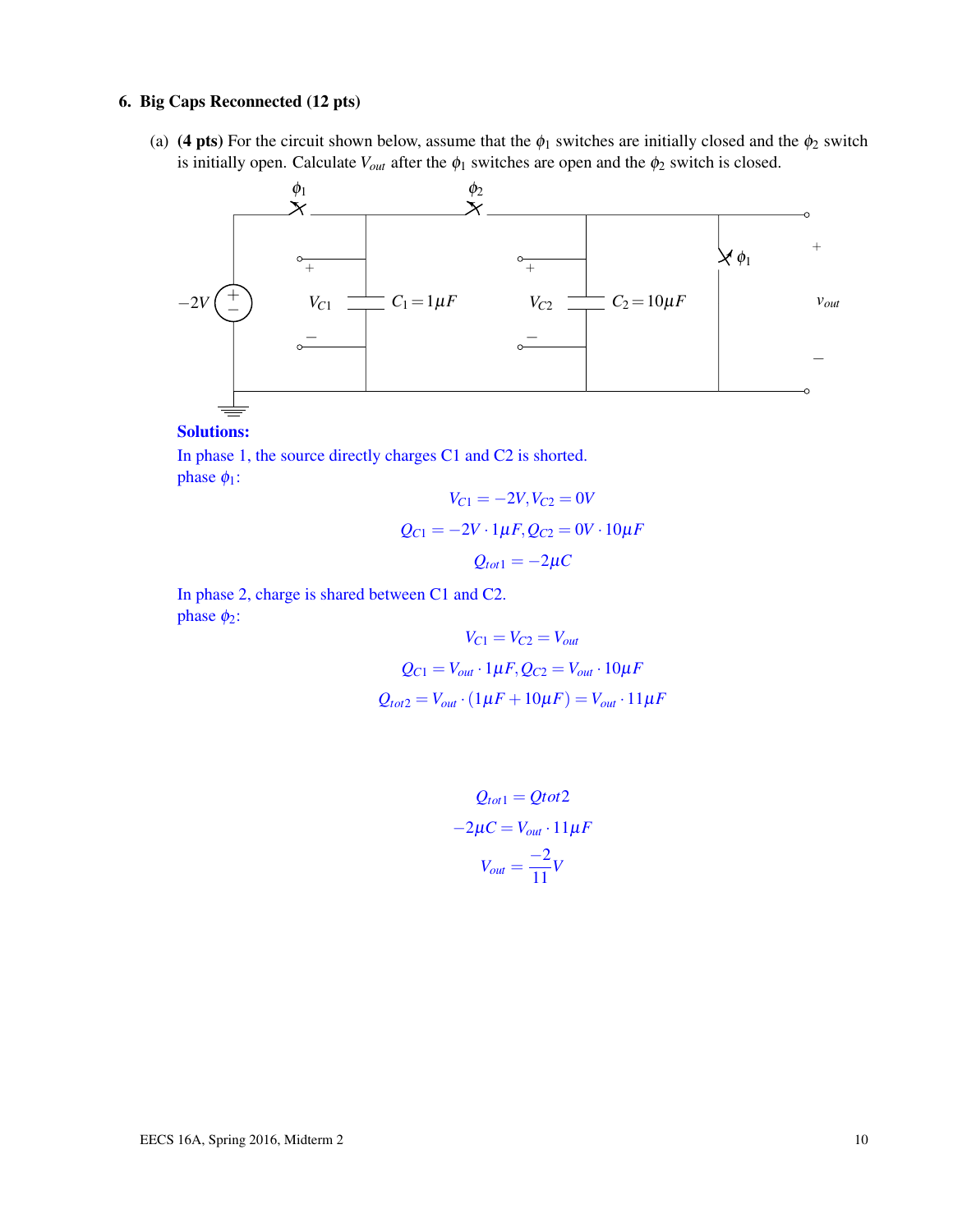Now consider the following circuit for parts (b) and (c):



(b) (4 pts) What is the charge on each capacitor when the  $\phi_1$  switches are closed and the  $\phi_2$  switch is open? *Hint*: Be sure to measure the voltage across each of the capacitors in the way we have indicated on the diagram, and then pay careful attention to the signs of the charges.

Solutions:

$$
V_{C1} = -2V
$$

$$
Q_{C1} = 1\mu F \cdot (-2V) = -2\mu C
$$

$$
V_{C2} = 1V
$$

$$
Q_{C2} = 10\mu F \cdot 1V = 10\mu C
$$

(c) (4 pts) If the  $\phi_2$  switch is closed and the  $\phi_1$  switches are opened after the initial configuration from part (b), what is *vout* ? Solutions:

$$
Q_{tot} = -2\mu C + 10\mu C = 8\mu C
$$

$$
v_{out} = \frac{Q_{tot}}{C_{tot}} = \frac{8\mu C}{11\mu F} = \frac{8}{11}V
$$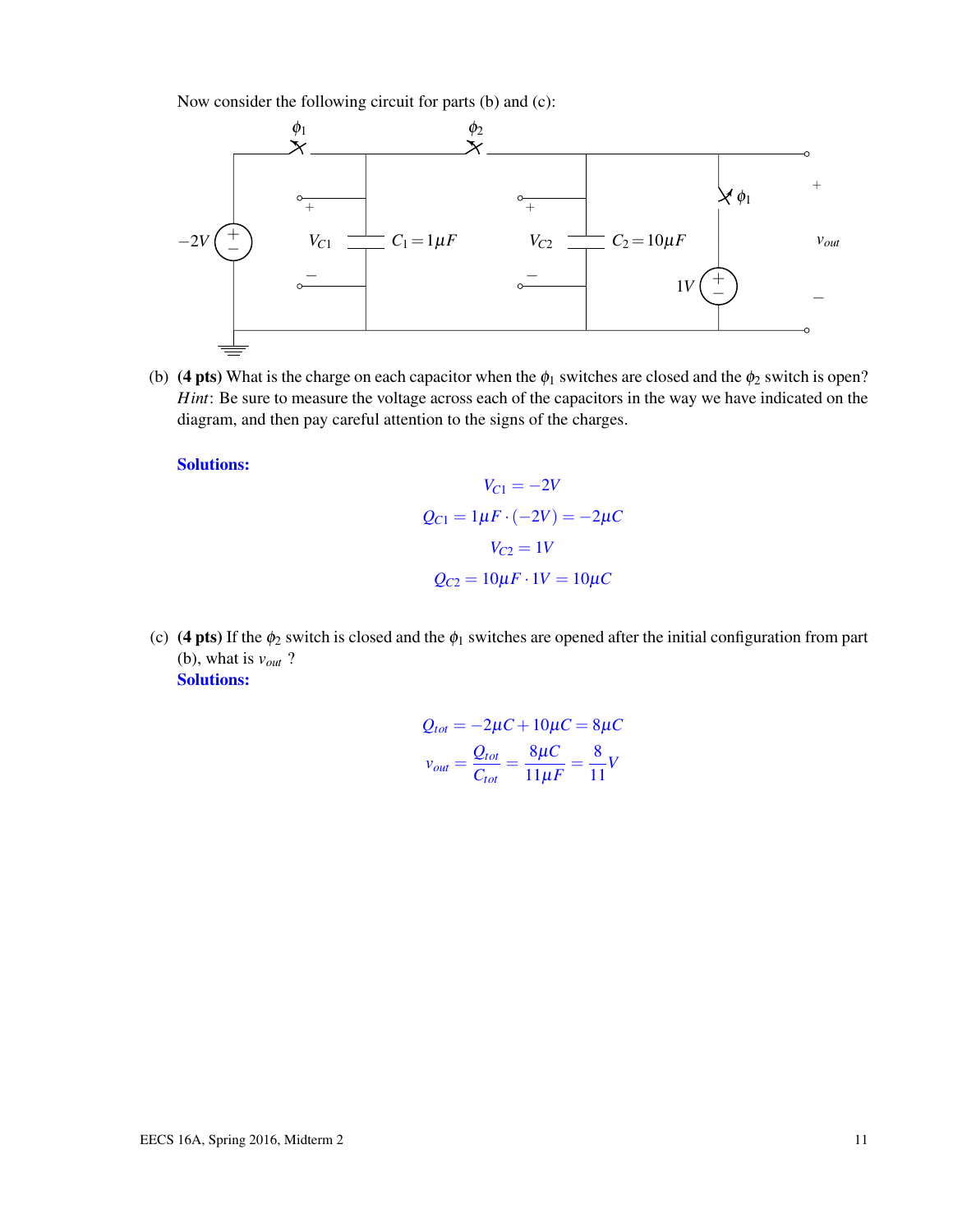PRINT your name and student ID:

[If you are want the work on this page be graded, please state CLEARLY which problem(s) this space is for.]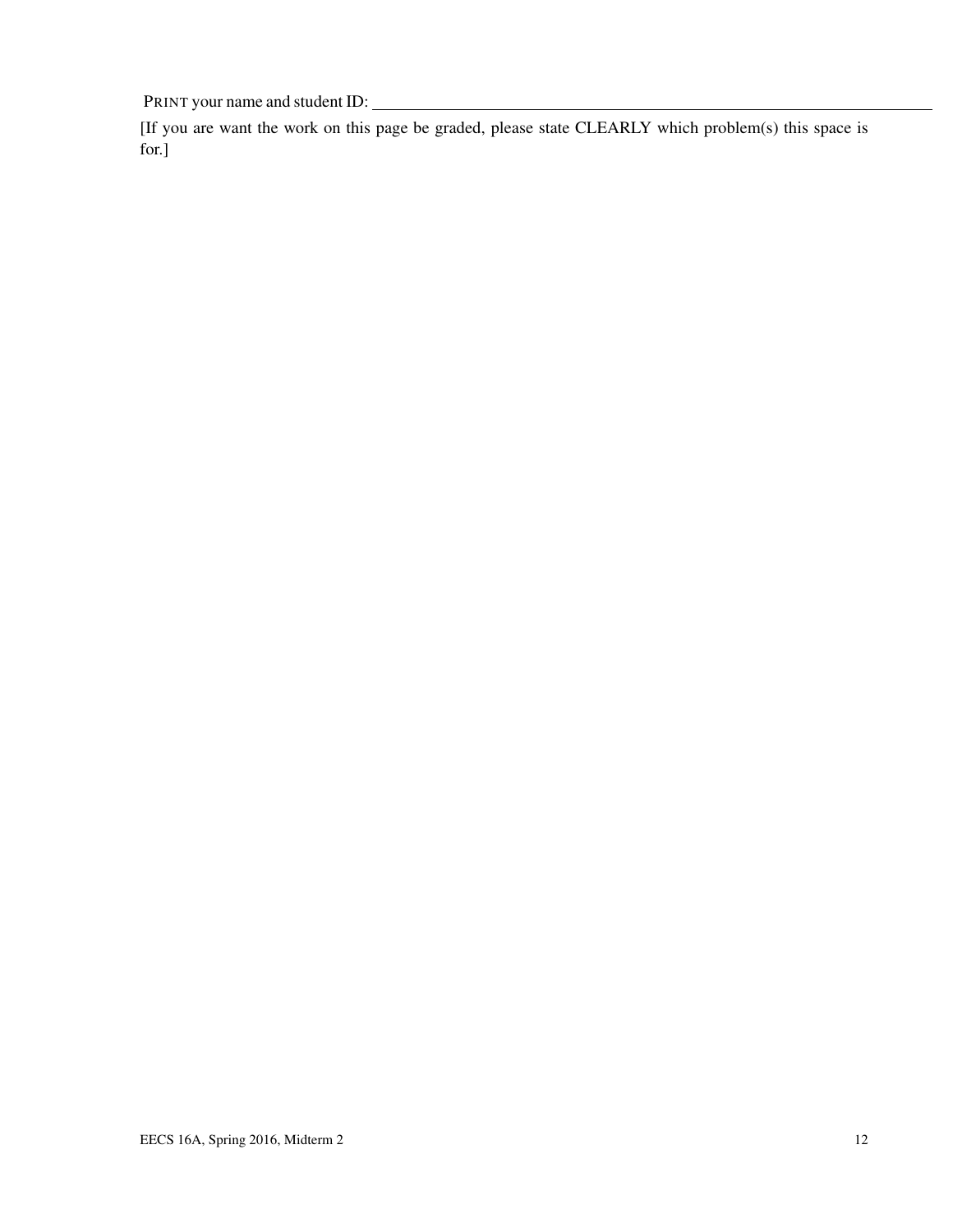### Section 2: Free-form Problems

#### 7. Black Boxes (11 pts)

(a) (6 pts) Derive the Thévenin equivalent of the circuit shown below; the equivalence should be found from the + and - terminals used to measure *Vout*. Be sure to provide numerical values for all the components of the equivalent circuit.



Solutions: One way to find the Thévenin equivalent circuit is to find the open circuit voltage and the short circuit current, or *Voc* and *Isc*, respectively.

We'll start by finding  $V_{oc}$ . Since there is only one closed loop in this configuration, there is only one current and we can solve for *Voc* using that and Ohm's Law.

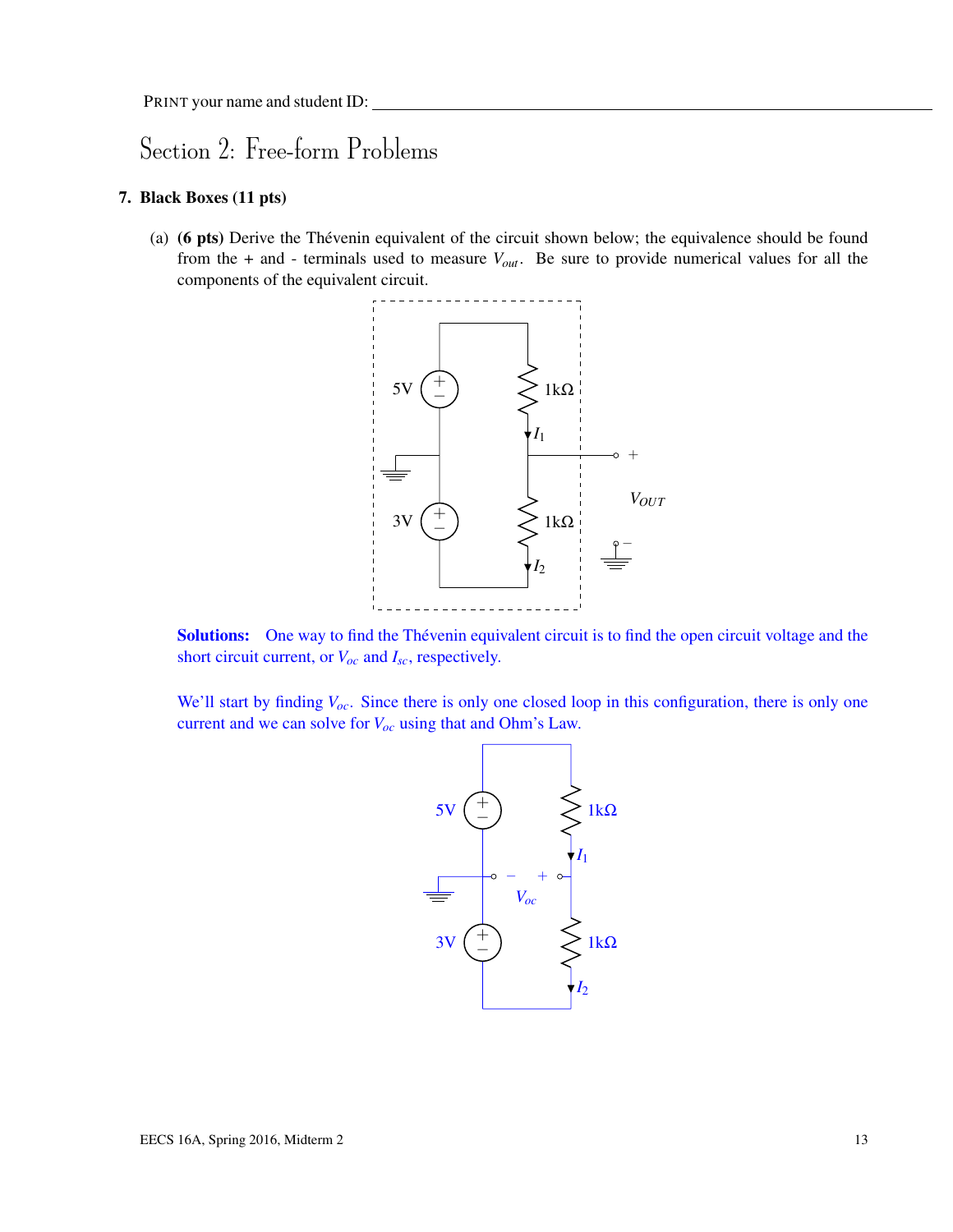$$
I_1 = \frac{5V - V_{oc}}{1k\Omega}
$$

$$
I_2 = \frac{V_{oc} + 3V}{1k\Omega}
$$

$$
I_1 = I_2
$$

$$
5V - V_{oc} = V_{oc} + 3V
$$

$$
V_{oc} = 1V
$$

Now to find *Isc*:



$$
I_{sc} = \frac{5V}{1k} + \frac{-3V}{1k}
$$

$$
= \frac{2V}{1k}
$$

$$
= 2mA
$$

And from this, we can find  $R_{Th} = \frac{V_{oc}}{I_{co}}$  $\frac{V_{OC}}{I_{SC}}$  :

$$
R_{Th} = \frac{V_{oc}}{I_{sc}} = \frac{1 \text{V}}{2 \text{mA}}
$$

$$
= 500 \Omega
$$

And with this, we have our final answer:

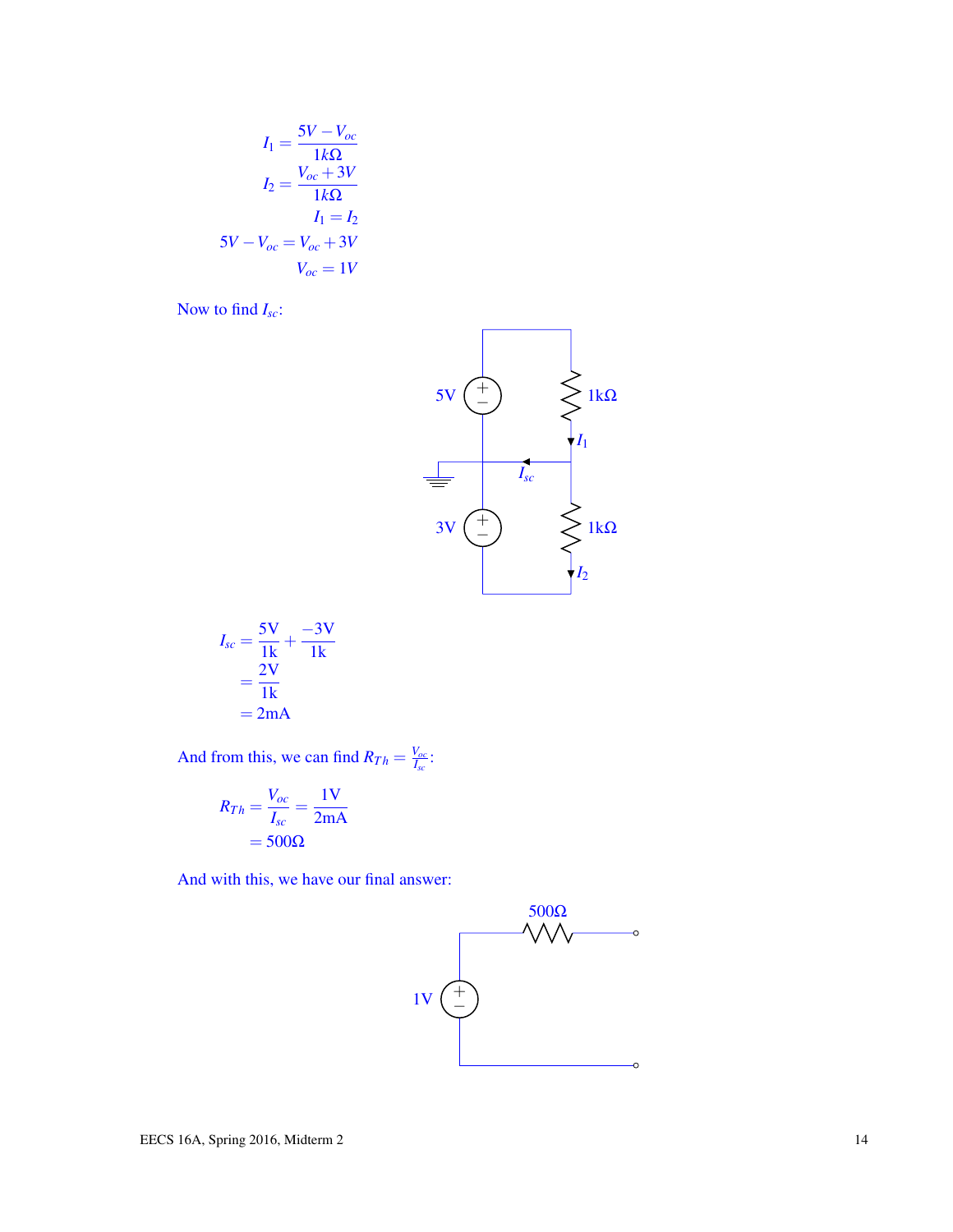(b) (5 pts) Your colleague from Stanford approaches you with the circuit shown below and claims that since they used ideal op-amps in their circuit, the circuit will always provide the same  $V_L$  for any positive value of *RL*:



Is your colleague's claim correct? Briefly explain why or why not.

Solutions: Your colleague's suggestion will not work. Even if all of your op amps are ideal, you still have a voltage divider after the last op-amp, meaning you still experience a change in voltage across *R<sup>L</sup>* as the value of that resistor changes. Although operational amplifiers (especially the ideal ones) are magical, they still need to be used properly for them to work their magic!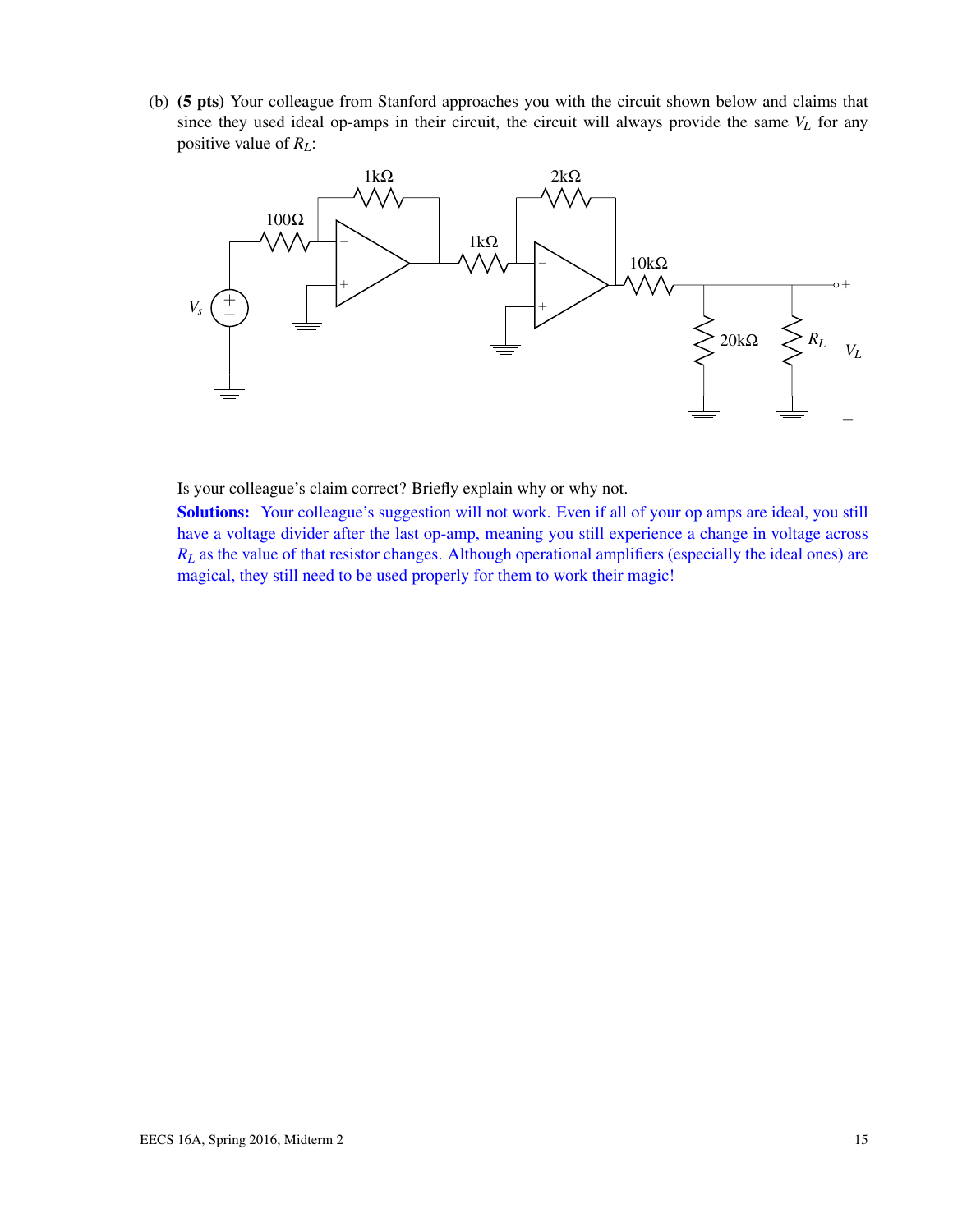#### 8. IoTatron (13 pts)

You are an engineer who has designed a new device called the "IoTatron" that has three electrical contacts. It has a symbol and an equivalent circuit that are pictured below. *Reminder*: A dependent current source acts just like a normal current source, but (in this case) with the value of the current being set by a control voltage.



(a) (4 pts) For an IoTatron with an externally applied voltage of *Vin* as shown below, write an equation for *Vout* in terms of *Vin*, *gm*, and *R*0.



Solutions: (Note that *V<sup>o</sup>* in the figure should be labeled as *Vout* to be consistent with the problem description. This was given as a live clarification)

KCL dictates that the current through  $R_0$  is  $-g_mV_g$ . Note that this current must be negative due to passive sign conventions

Hence, Ohm's law dictates that  $V_{out} = -g_m V_g R_0$ . KVL dictates that  $V_g = V_{in}$ . Therefore,  $V_{out} = -g_m V_{in} R_0$ .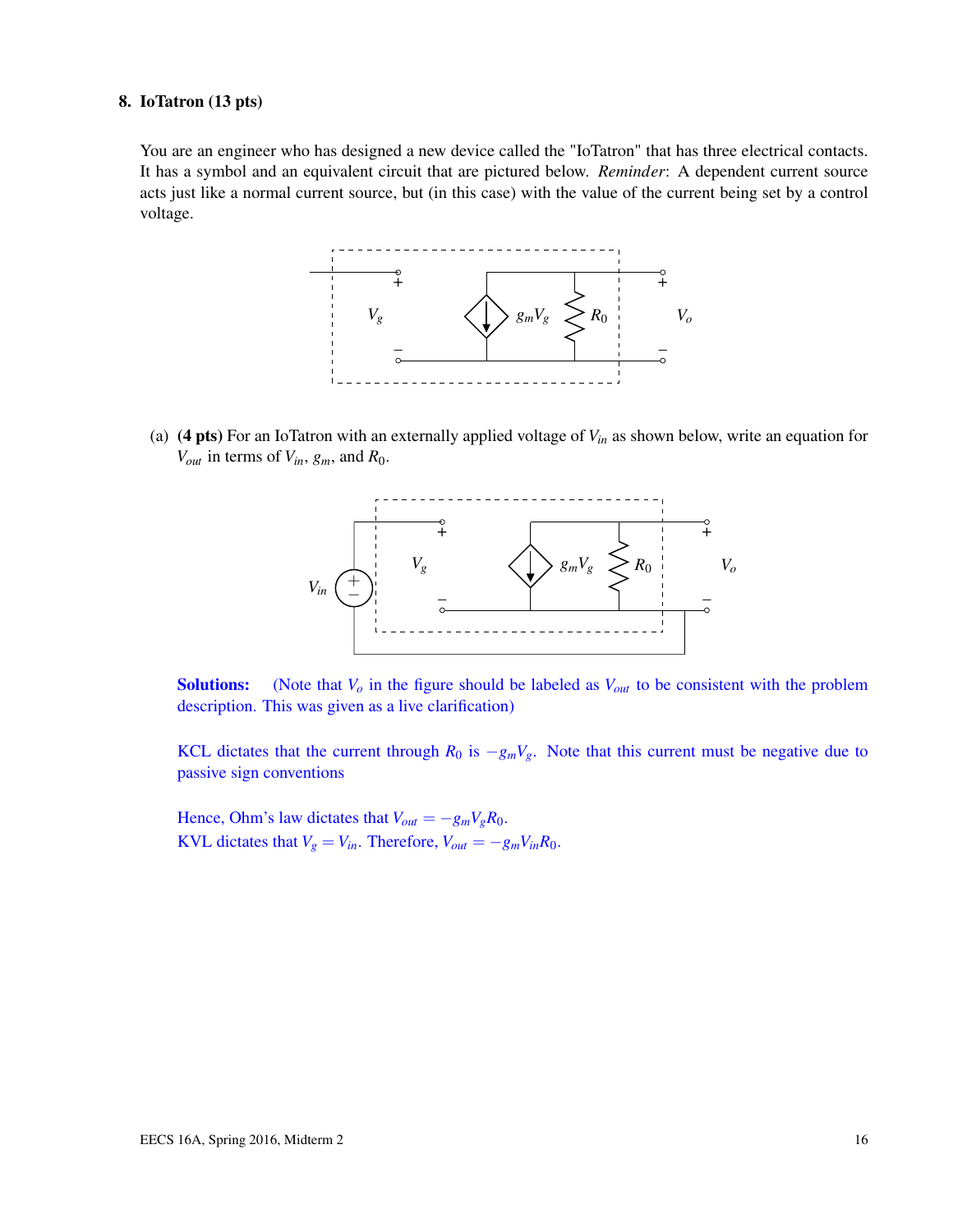(b) (4 pts) You have an IoTatron with  $R<sub>o</sub> = \infty$ , and have connected it in the circuit pictured below (note that  $R_o$  has been removed since it is now an open-circuit). Solve for  $V_c$  in terms of  $g_m$  and  $I_{in}$ .



#### Solutions:

KCL dictates that  $g_m V_g = I_{in}$ . Therefore,  $V_g = \frac{I_{in}}{g_m}$  $\frac{I_{in}}{g_m}$ .

KVL dictates that  $V_c = V_g$ .

Therefore,  $V_c = \frac{I_{in}}{q_m}$ *gm*

(c) (5 pts) You attach another IoTatron with  $R_o = \infty$  to the one in part (b), but this one also has a finite  $R_L$ , resulting in the circuit shown below. Solve for  $I_L$  in terms of  $g_m$ ,  $I_m$ , and  $R_L$ .



**Solutions:** KVL dictates that  $V_{g2} = V_c$ .

We know from part (b) that  $V_c = \frac{I_{in}}{g_m}$  $\frac{I_{in}}{g_m}$ . Therefore,  $g_m V_{g2} = g_m \frac{I_{in}}{g_m}$  $\frac{I_{in}}{g_m} = I_{in}.$ 

KCL dictates that  $I_L = g_m V_{g2}$ . Therefore,  $I_L = I_{in}$ .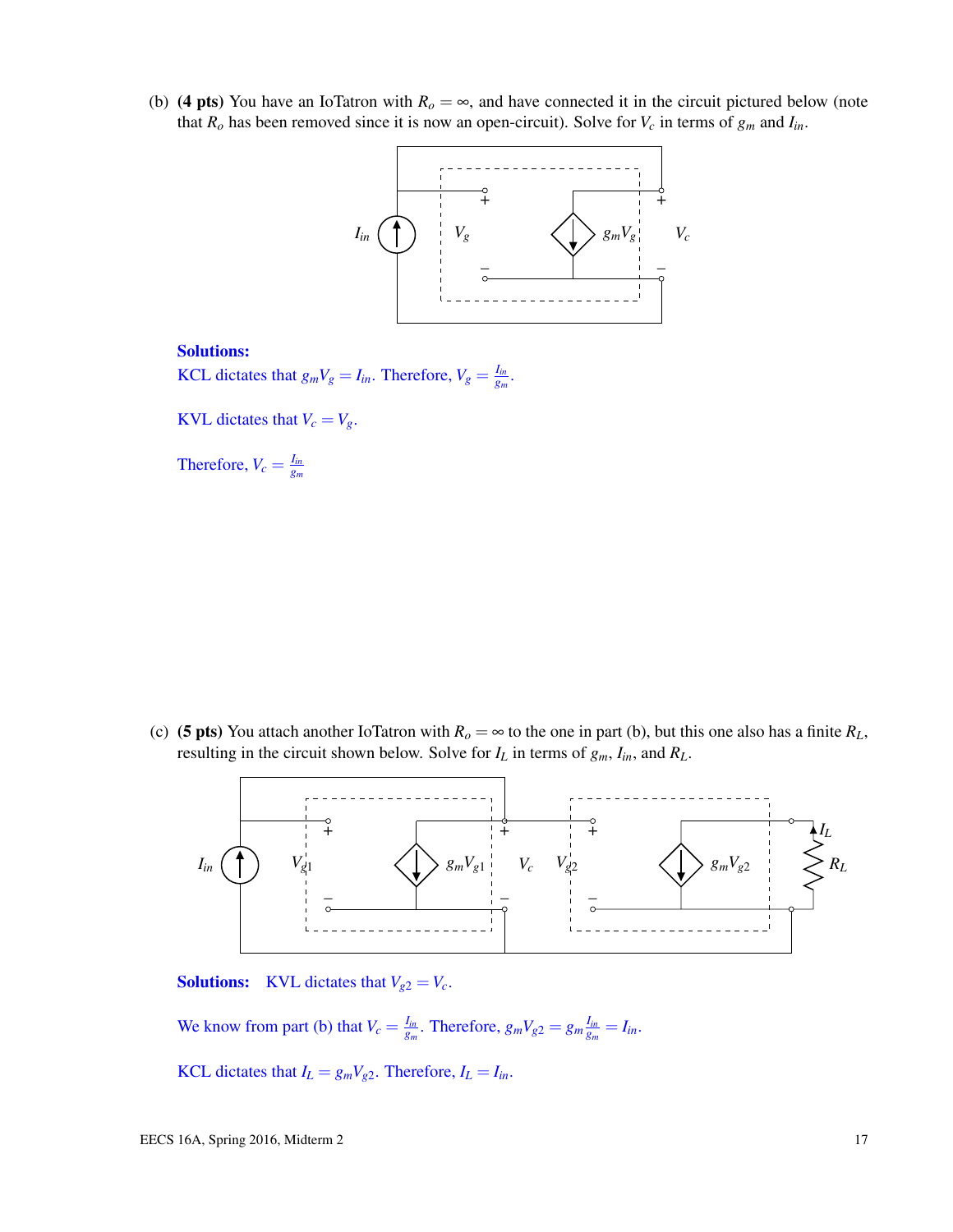#### 9. Fruity Fred (12 pts + BONUS 10 pts)

Fruity Fred just got back from Berkeley Bowl with a bunch of mangoes, pineapples, and coconuts. He wants to sort his mangoes in order of weight, so he decides to use his knowledge from EE 16A to build a scale.

He finds two identical bars of material ( $M_1$  and  $M_2$ ) of length  $L$  (meters) and cross-sectional area  $A$  (meters<sup>2</sup>), which are made of a material with resistivity  $\rho$ . He knows that the length of these bars decreases by *k* meters per Newton of force applied, while the cross-sectional area remains constant.

He builds his scale as shown below, where the top of the bars are connected with an ideal electrical wire. The left side of the diagram shows the scale at rest (with no object placed on it), and the right side shows it when the applied force is *F* (Newtons), causing the length to decrease by *kF* meters. Fred's mangoes are not very heavy, so  $L \gg kF$ .



(a) (4 pts) Let  $R_{AB}$  be the resistance between nodes A and B. Write an expression for  $R_{AB}$  as a function of A, L,  $\rho$ , F, and k.

Solutions: The length of each spring as a function of  $f$  is  $L - kf$ . The series combination of  $R_1, R_2$  has a resistance  $R_{AB} = R_1 + R_2 = \frac{2\rho(L - k f)}{A}$  $\frac{2-kJ}{A}$ .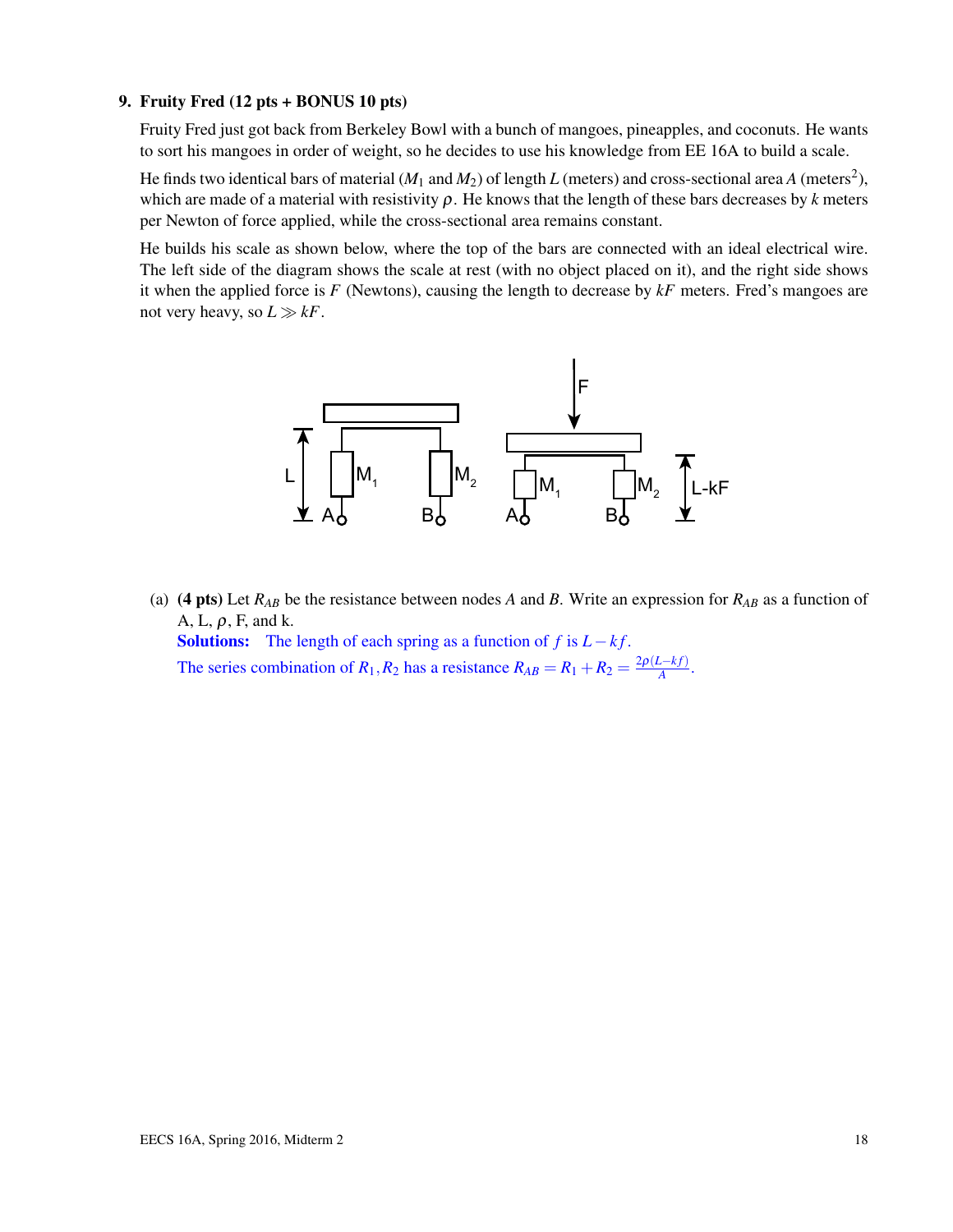(b) (8 pts) Fred's scale design is such that the resistance *RAB* changes depending on how much weight is placed on it. However, he really wants to measure a voltage rather than a resistance.

Design a circuit for Fred with an output voltage  $V_{out} = -\alpha R_{AB}$ , where  $\alpha > 0$  is a constant with units *V*  $\frac{V}{\Omega}$ . Your circuit should include  $R_{AB}$ , and **you may use any number of voltage sources, resistors, and** op amps in your design. Be sure to label your components and provide an expression relating their value to  $\alpha$ .

**Solutions:** One possible solution: use an inverting amplifier, which has  $V_{out} = -\frac{R_{AB}}{R_1}$  $\frac{X_{AB}}{R_1}V_{in}$ . Then  $\alpha = \frac{V_{in}}{R_1}$  $\frac{V_{in}}{R_1} > 0.$ 

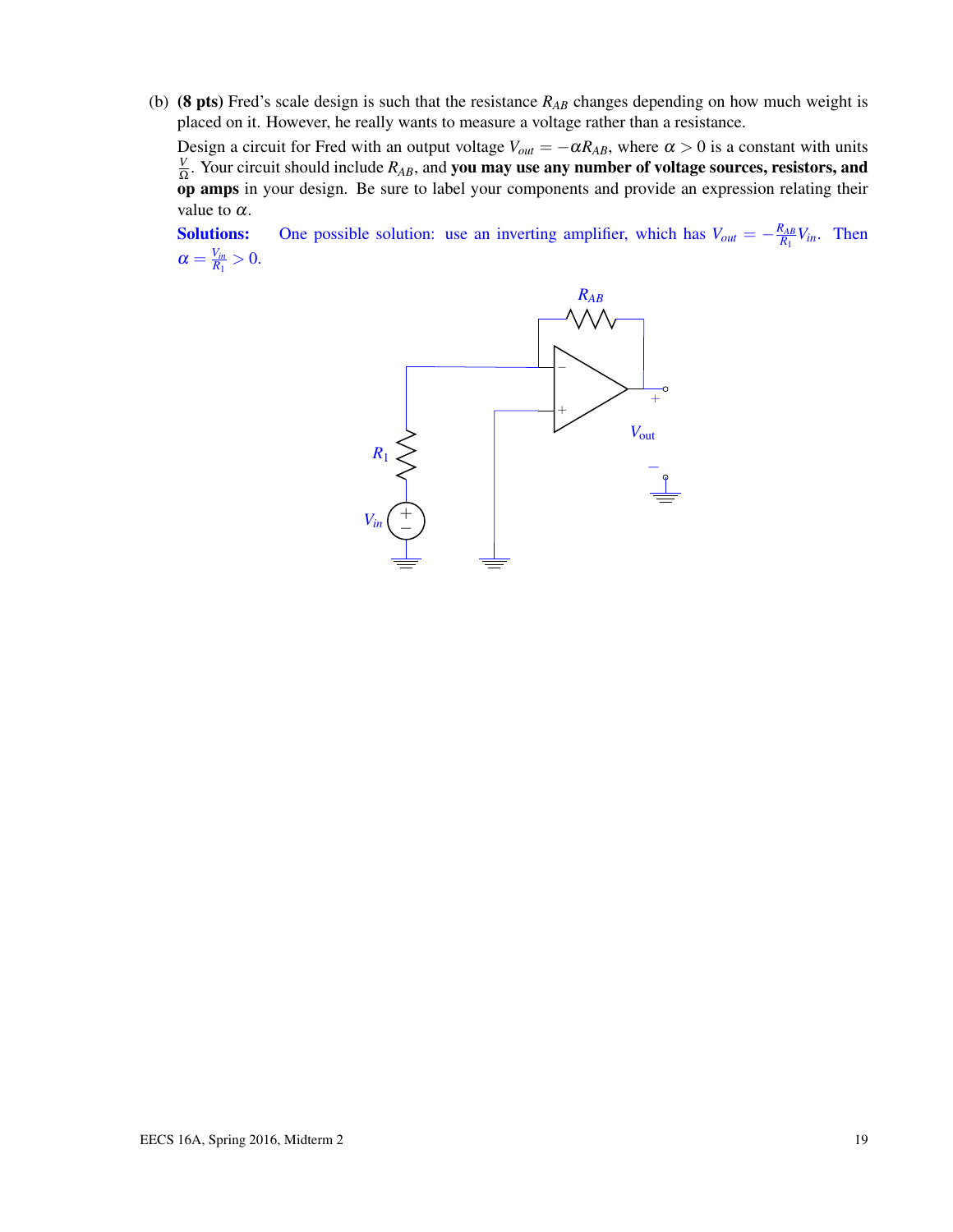(c) (BONUS: 10 pts) Fruity Fred is rather fickle and now wants a circuit whose output voltage is directly proportional to the force *F* applied on the scale.

Using only voltage sources, resistors, and op amps, design a circuit such that  $V_{out} = \beta F$ , where  $\beta > 0$ is a constant of your choice with units  $\frac{V}{N_{\text{ewton}}}$ . Choose and label values for the components such that  $\beta = 1 \frac{V}{N_{\text{ewton}}}$ . *(Hint: you can do this by extending your circuit from the previous question.)* 

**Solutions:** Let  $V_{in}$  be the output from the circuit in (b). Then  $V_1 = -\frac{R_{AB}}{R_1}$  $\frac{R_{AB}}{R_1}V_{in}=-\frac{2\rho\left(L-kF\right)}{R_1A}$  $\frac{L - \kappa r}{R_1 A} V_{in} =$ 2ρ*k*  $\frac{2\rho k}{R_1A}\cdot V_{in}\cdot F-\frac{2\rho L}{R_1A}$  $\frac{2\rho L}{R_1 A} \cdot V_{in}$ .

Notice that to isolate the term proportional to F, the only thing we need to do is to get rid of the  $-\frac{2\rho L}{R_1 A}$  $\frac{2\rho L}{R_1 A} \cdot V_{in}$  term. We can achieve this by for example a simple voltage summer.



$$
V_{out} = \frac{V_m + V_2}{2}
$$

$$
V_{out} = \frac{\rho k}{R_1 A} \cdot V_{in} \cdot F - \frac{\rho L}{R_1 A} \cdot V_{in} + \frac{V_2}{2}
$$

To get  $V_{out} = 1\frac{V}{N}$  $\frac{V}{N} \cdot F$ :

$$
\frac{\rho k}{R_1 A} \cdot V_{in} = 1 \frac{V}{N}
$$

$$
\frac{\rho L}{R_1 A} \cdot V_{in} = \frac{V_2}{2}
$$

Hence:

$$
\frac{V_{in}}{R_1} = \frac{A}{\rho k}
$$

$$
V_2 = \frac{2\rho L}{R_1 A}
$$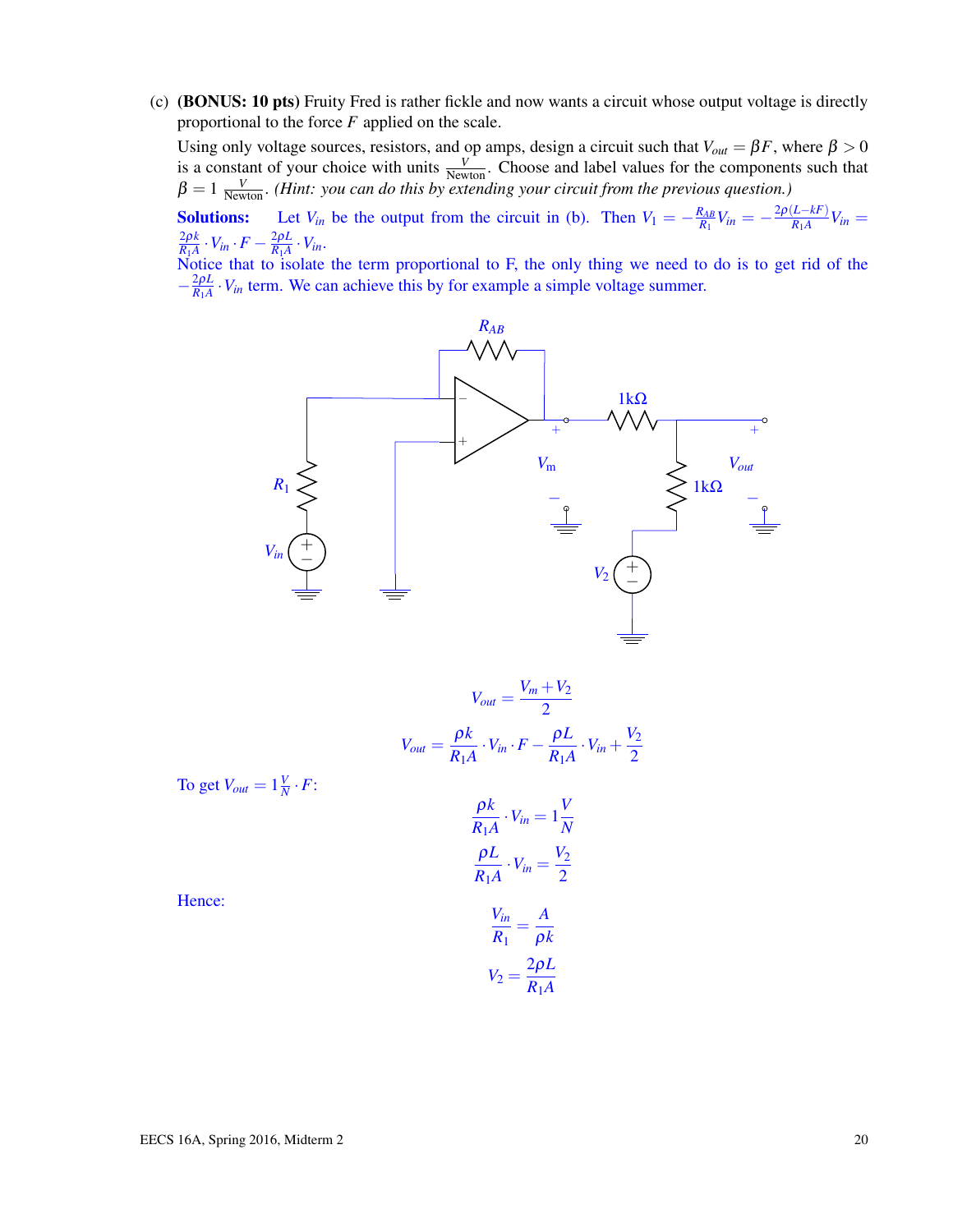#### 10. Spinning Cs (18 pts + BONUS 10 pts)

In this problem, we'll examine a stylized version of a 1D MEMS (Micro-Electro-Mechanical System) gyroscope whose side view is shown below. It consists of a free-spinning non-conductive cylinder in the center with thickness *h* and radius *r*. An arched conductive plate is attached to this cylinder, and there is a fixed (i.e., not rotating) arched conducting plate a small distance *d* away. Note that air (with a dielectric constant of  $\varepsilon_0$ ) separates the two conducting plates.



For the following problems, define  $C_g$  as the effective capacitance between  $T_1$  and  $T_2$ . You can model the capacitors here as parallel plate capacitors. You can also assume that  $R \gg d$ , so that the difference in surface area between the outer and inner plates is negligible. Ignore any capacitance that is not due to direct overlap between the plates (i.e., no fringing capacitance).

Since the outer plate is stationary while the cylinder is free to rotate, when the device turns, the inner and outer plates change alignment, thus changing the capacitance  $(C_g)$ . For example, when the inner and outter plates are completely misaligned (as shown in the figure below with a top view of the gyroscope),  $C_g = 0$ .

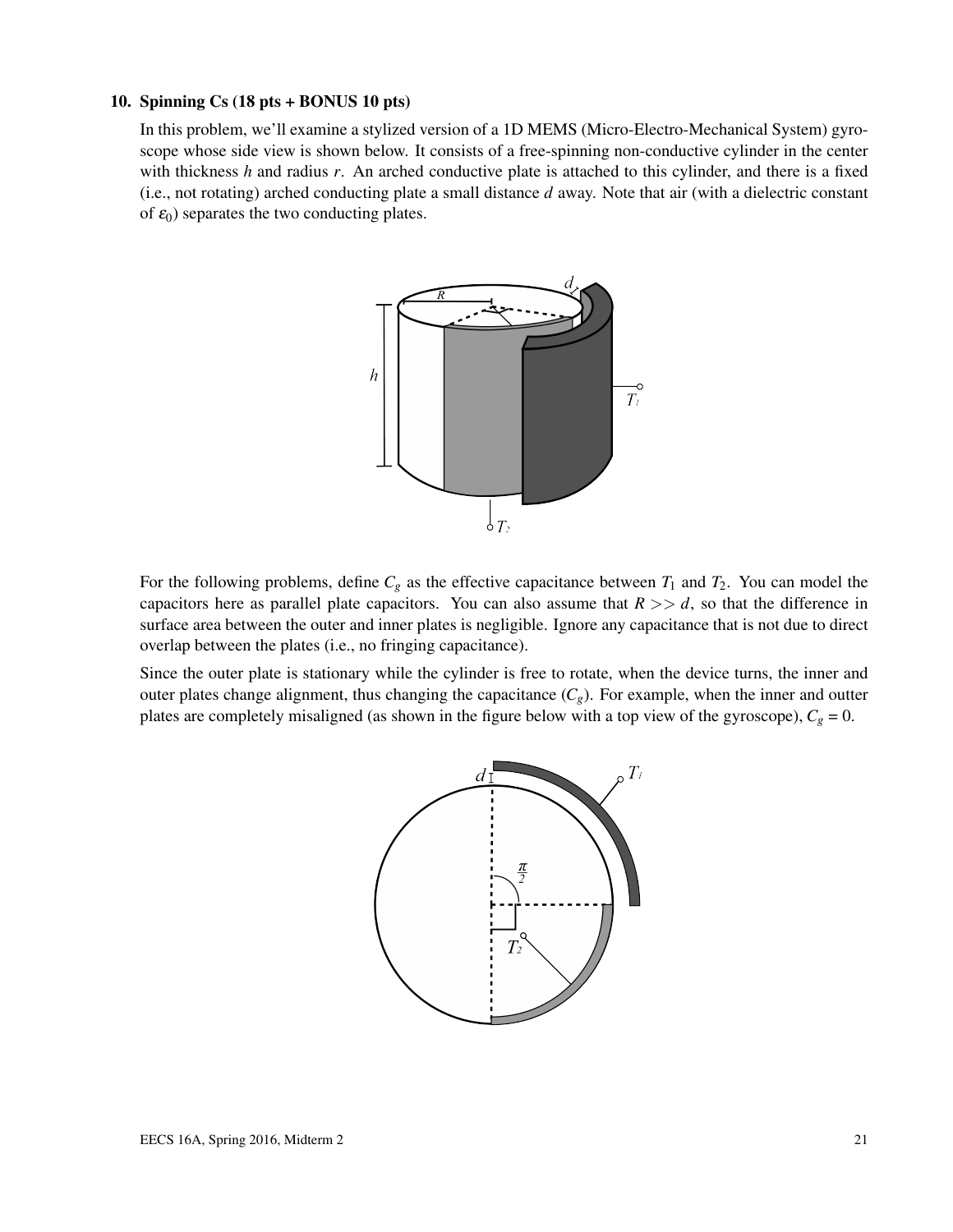(a) (4 pts) The overlapping area between  $T_1$  and  $T_2$  is  $R\theta h$ , where  $\theta$  is the angle of overlap in radians. Given that the conductive strips cover  $\frac{1}{4}$  of the cylinder, what is the value of  $C_g$  as a function of  $\varepsilon_0$ ,  $R$ , *h*, and *d* for the configuration shown below where  $\theta = \frac{\pi}{4}$ ?



Solutions: We model the system as a parallel plate capacitor with air as the dielectric, so we can use the equation:

$$
C=\varepsilon_0\frac{A}{d}
$$

We use  $A = R\theta h$  in place of the area. We only care about the overlapping angle here, which is  $\theta = \frac{\pi}{4}$ . Thus the capacitance is:

$$
C_g = \varepsilon_0 \frac{R\theta h}{d} = \varepsilon_0 \frac{\pi R h}{4d}
$$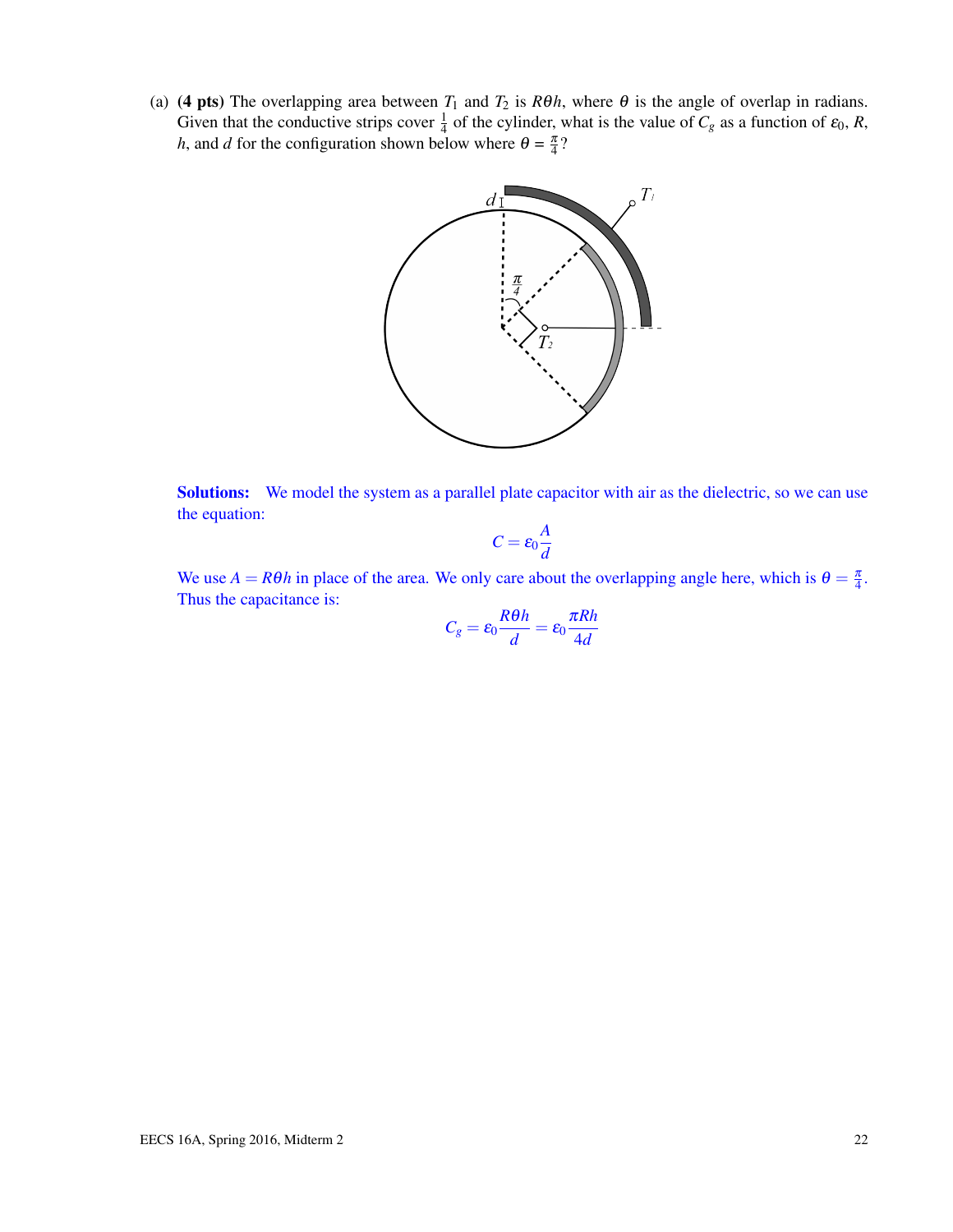(b) (4 pts) Consider  $\phi$  as the clockwise angle change in radians from the starting position shown in part(a), as shown below. Assuming your anwer to part (a) was that  $C_g = C_{g,nom}$ , write an equation for  $C_g$  as a function of  $\phi$  and  $C_{g,nom}$ .



Solutions: We can again use the same parallel plate capacitor model, but now with a different angle. We keep  $C_{g,nom}$  as the expression from the previous part. We can use the changed angle in our equation:

$$
C_g = \varepsilon_0 \frac{R(\frac{\pi}{4} - \phi)h}{d}
$$

$$
= \varepsilon_0 \frac{\pi Rh}{4d} \left(1 - \frac{4\phi}{\pi}\right)
$$

$$
= C_{g,nom} \left(1 - \frac{4\phi}{\pi}\right)
$$

Alternatively, we can look at the change in capacitance due to  $\phi$ .

$$
C_g = C_{g,nom} + \Delta C_g
$$
  
\n
$$
\Delta C_g = -C_{\phi}
$$
  
\n
$$
= -\varepsilon_0 \frac{R\phi h}{d}
$$
  
\n
$$
C_g = C_{g,nom} - \varepsilon_0 \frac{R\phi h}{d}
$$
  
\n
$$
= C_{g,nom} - \varepsilon_0 \left(\frac{\pi R h}{4d}\right) \left(\frac{4}{\pi}\phi\right)
$$
  
\n
$$
= C_{g,nom} \left(1 - \frac{4\phi}{\pi}\right)
$$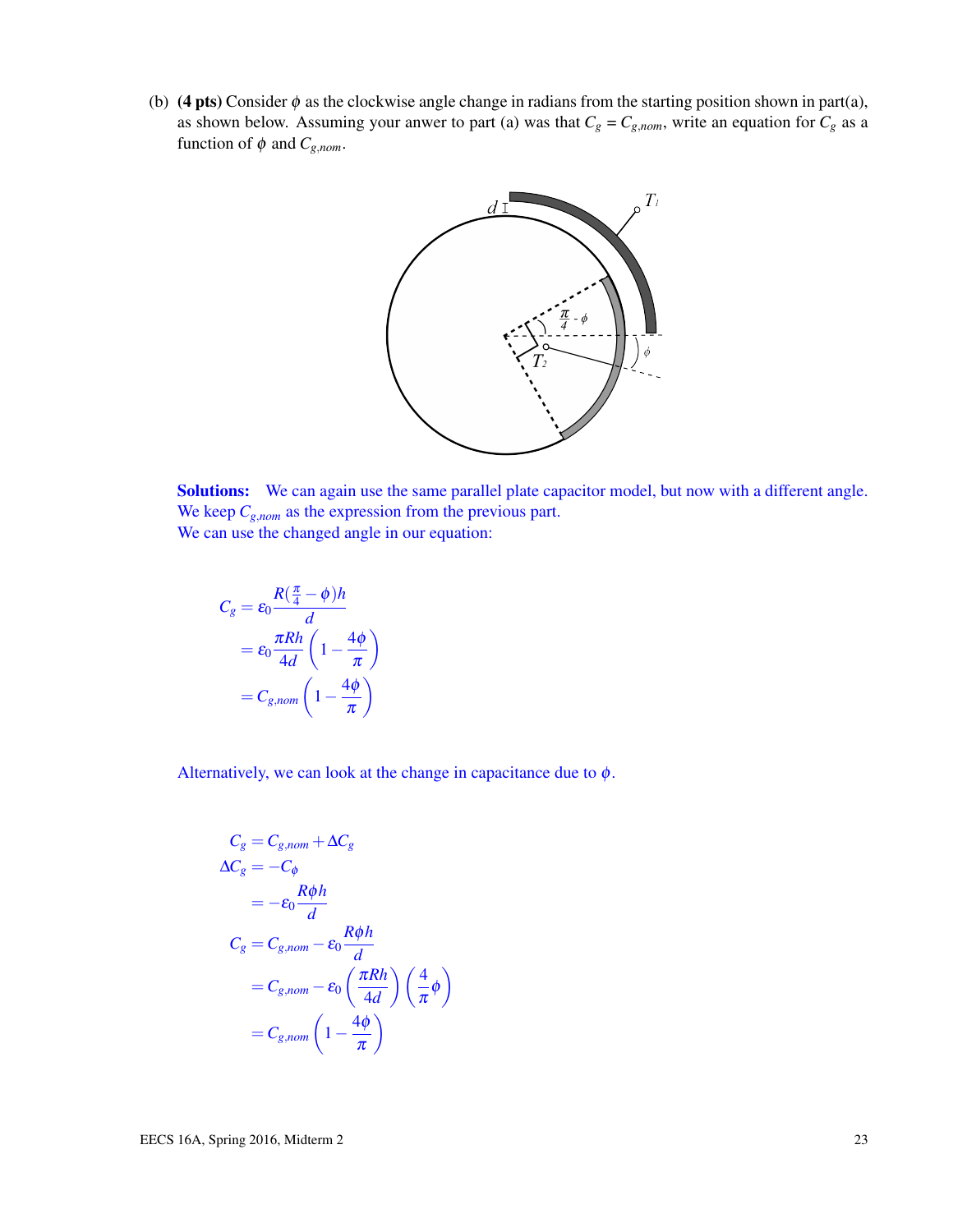(c) (5 pts) Now let's design some circuits that use the value of  $C_g$  to extract some information about the gyroscope's rotation (i.e., the current value of  $\phi$ ). Using any combination of ideal circuit elements *except* for current sources, design a circuit that connects to  $T_1$  and  $T_2$ , and that outputs a voltage that decreases in magnitude as the gyroscope cylinder rotates clockwise (i.e., as  $\phi$  increases). You can assume that  $-\frac{\pi}{4} \leq \phi \leq \frac{\pi}{4}$ 

Solutions: We will approach this problem with the design process. There are multiple solutions, but we will use a familiar one.

**Goal:** When  $\phi$  increases, the output voltage should decrease.

**Describe a solution**: As  $\phi$  increases, based on the previous parts,  $C_g$  will decrease. We can then use the capacitor equation  $Q = CV$  to help us. Given our variable capacitance, we will need to manipulate the system in a way that gives us a variable output voltage.

Implement: Since we cannot use current sources, we cannot simply charge the capacitor up a set *Q*. Instead, we can use charge sharing just like in the capactive touchscreen we studied. Recall our simple charge sharing circuit below. Note that  $\phi_1$  and  $\phi_2$  here refer to the phases of charge sharing, not the gyroscope angle.



The output of this circuit after the 2 phases is  $V_{out} = \frac{V_s C_g}{C_s + C_s}$  $\frac{v_s c_g}{c_g + C_1}$ . Though not linearly, *V*<sub>*out*</sub> definitely increases with  $C_g$ . Since  $C_g$  decreases as  $\phi$  increases,  $V_{out}$  must decrease as  $\phi$  increases. This meets the desired behavior!

There are a few aspects of this circuit that are important to notice. The capacitors must be arranged as they are, with the gyroscope capacitor charging first. While either arrangement of capacitors will let us use charge sharing, this arrangment gives us the *Vout* behavior we desire.

We also need the switches to do charge sharing; otherwise, both capacitors will be charged to the same voltage.

The values of *Vout* and *C*<sup>1</sup> are actually not important, as our equation is guaranteed. For simplicity, we can pick  $V_{out} = 5V$  and  $C_1 = C_{g,nom}$ .

Thus a complete solution is:

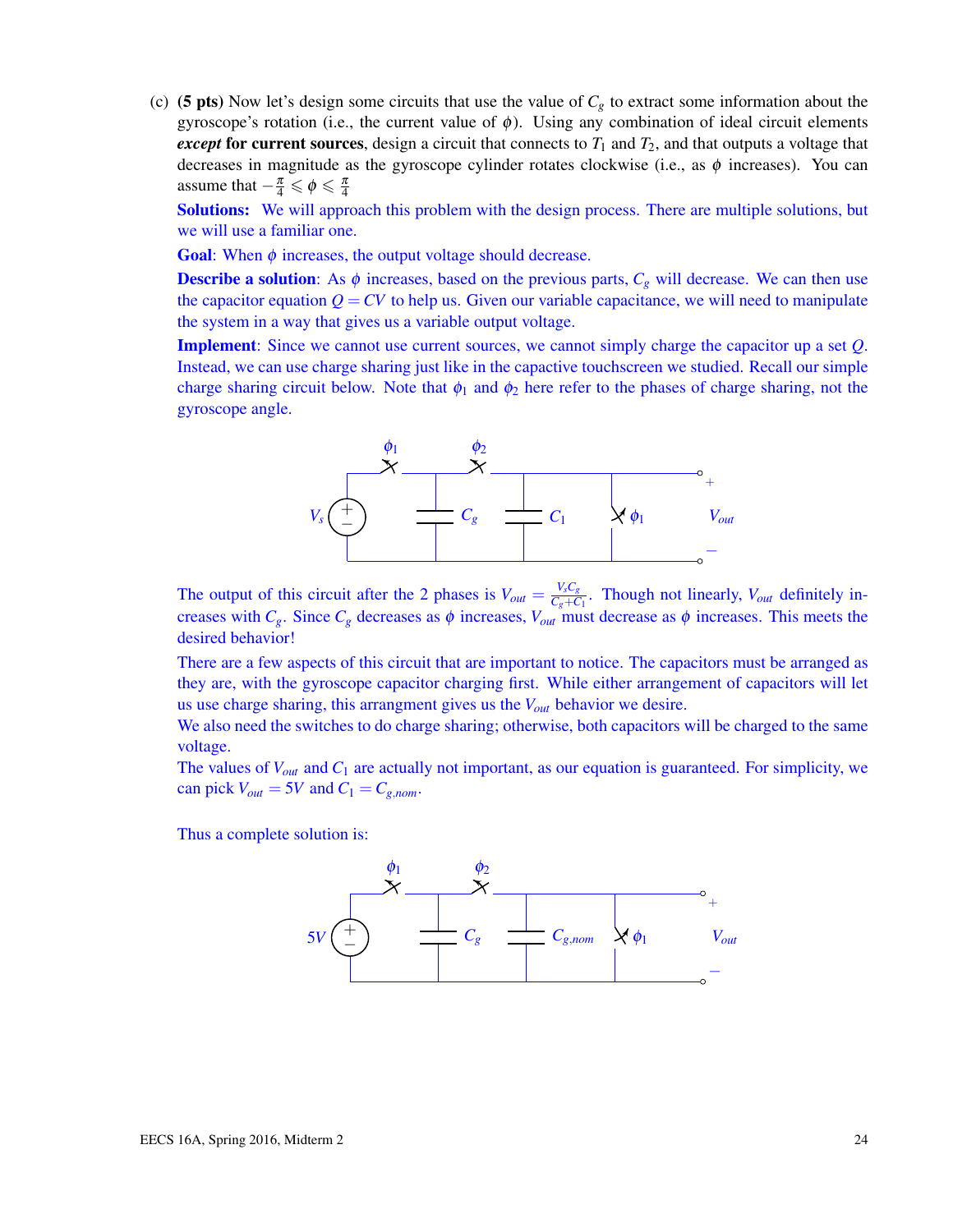(d) (**5 pts**) Assuming your design from part (c) produces a  $V_{sensor} = (0.5 - \frac{\phi}{\pi})$  $\frac{\varphi}{\pi}$ ) · 1V, design a new circuit that takes this *Vsensor* as an input and that outputs 5*V* if the cylinder rotates counterclockwise from the initial position (i.e.,  $\phi \le 0$ ), and  $-5V$  if it rotates clockwise (i.e.,  $\phi > 0$ ).

Solutions: Goal: Given  $V_{sensor}$ , we want one of two outputs based on the rotation. A rotation of positive  $\phi$  should yield  $-5V$  and a rotation of negative  $\phi$  should yield 5*V*.

**Describe a Solution:** We want a binary output; the easiest solution to this that we know is an op amp as a comparator, so let's see how we can use it.

We are provided  $V_{sensor}$ , so we know how the voltage out will be affected by changes in  $\phi$ . We want to have our threshold value of crossing from −5*V* to 5*V* to occur when there is no rotation, so our *V<sub>ref</sub>* will be defined by  $\phi = 0$ .

Implement: From there, we need to see into which terminals we should plug our sensor and reference, so we look at how  $V_{sensor}$  changes in  $\phi$ . A positive  $\phi$  will give us a decrease in  $V_{sensor}$ , while a negative  $\phi$  will gives us an increase. These follow (instead of oppose) the desired output behavior - that is, *Vsensor* will increase as we output our positive voltage rail, and *Vsensor* will decrease as we output our negative voltage rail. Since the change in the output has the same direction as the change in the input, we connect *Vsensor* to the positive op amp terminal.



All that is left is to calculate the  $V_{ref}$  so we have a threshold voltage, and as we said, we can look at when  $\phi = 0$ .

$$
V_{ref} = \left(0.5 - \frac{\phi}{\pi}\right)1V
$$

$$
= \left(0.5 - \frac{0}{\pi}\right)1V
$$

$$
= 0.5V
$$

Thus a complete solution is:

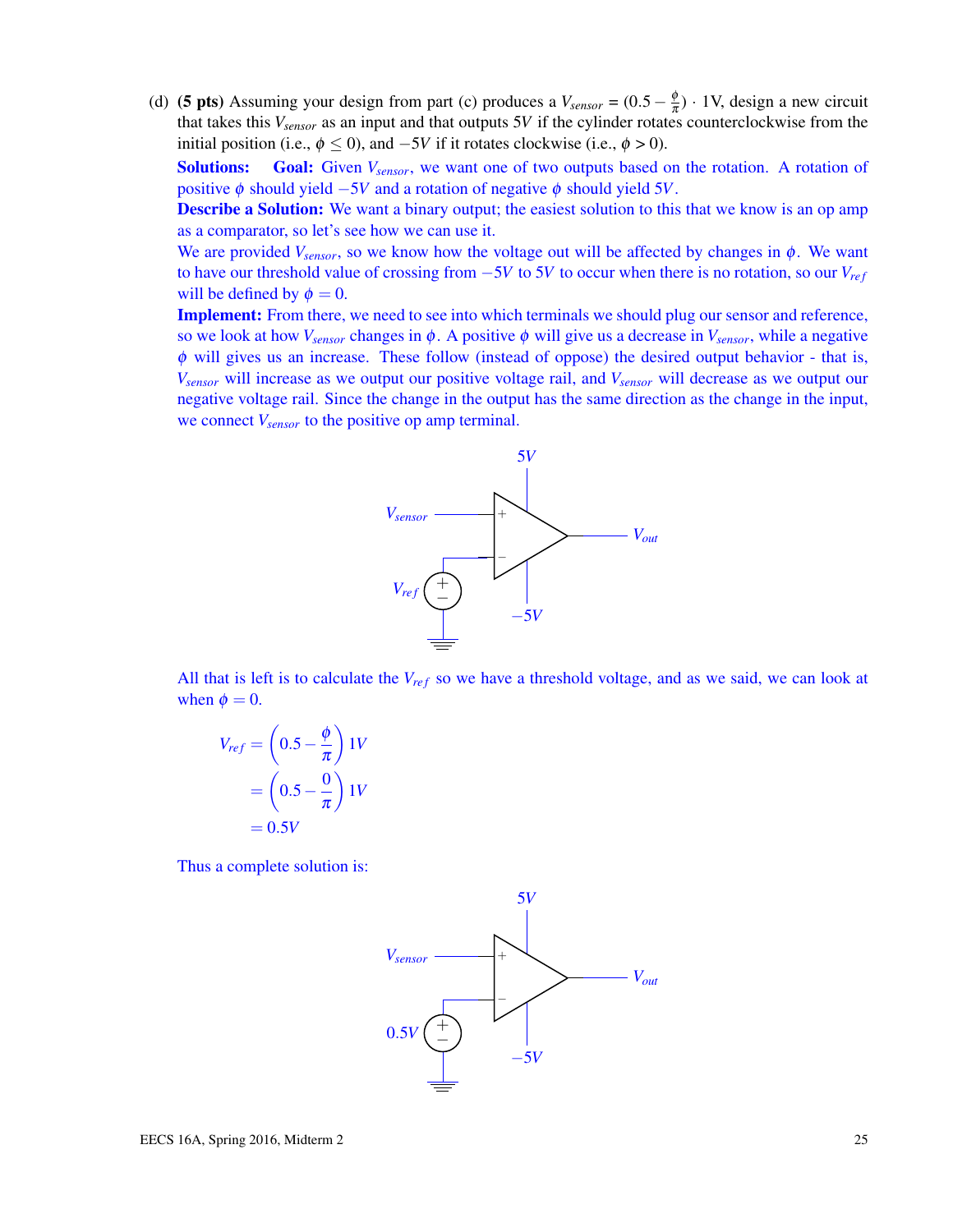(e) (BONUS: 10 pts) Instead of letting the cylinder rotate freely, let's connect it to a voltage-controlled motor that tries to keep the cylinder in its original orientation. The motor applies a torque clockwise if fed a positive voltage relative to ground, and applies a torque counterclockwise if fed a negative voltage relative to ground. At the original position, the motor should have 0V applied to it. In order for the motor not to apply more torque than necessary, the magnitude of the input voltage to the motor should only increase as the cylinder gets further from the original position.

In this problem, model the motor as a  $10\Omega$  resistor. Design a circuit that drives the motor as described in order to keep the cylinder in the original orientation. You may re-use your design from part(c), but you will not receive full credit for this sub-part if the re-used design from (c) is incorrect.

Solutions: This question gets tricky if we do not keep track of everything, so let's be very specific with the goal.

Goal:

- Output a *V<sub>motor</sub>* to apply torque (a rotation force). *V<sub>motor</sub>* > 0 rotates the cylinder (applies torque) clockwise.
- Magnitude of *Vmotor* should change with the magnitude of rotation. It should not be a binary output.
- *Vmotor* should work to return the cylinder to the original orientation.

**Describe a Solution:** To drive the motor to keep the cylinder in the original orientation, we are going to want to apply a torque in the *opposite* direction that the cylinder rotates. That is, if φ is positive (clockwise rotation), we want to apply a negative *Vmotor* to get counterclockwise torque, thus opposing φ.

Let's start with the solution from part (c). This gives us a *Vsensor* that decreases below a threshold as  $\phi$  increases. Recall that as  $\phi$  increases, we want to apply a negative  $V_{motor}$ . Equivalently, a negative *Vmotor* can be seen as decreasing below a threshold that happens to be 0*V*! *Vmotor* then can be thought of as a voltage-shifted version of *Vsensor*.

**Implementation**: The goal of the shift is to center  $V_{motor}$  at 0*V* so that when  $\phi = 0$ ,  $V_{motor} = 0V$ , keeping the cylinder in the original orientation. Shifting effectively is adding or subtracting by a fixed amount; thus, we can use a voltage summer. Consider the output of part (c) to be *Vsensor*. Then the shifting circuit could look like:



Using the equation for voltage summer and the constraints we have, let's solve for some values:

$$
V_{out} = \left(\frac{R_2}{R_1 + R_2}\right) V_{sensor} + \left(\frac{R_1}{R_1 + R_2}\right) V_{shift}
$$
  

$$
V_{out} = 0 \text{ when } V_{sensor} = 2.5V
$$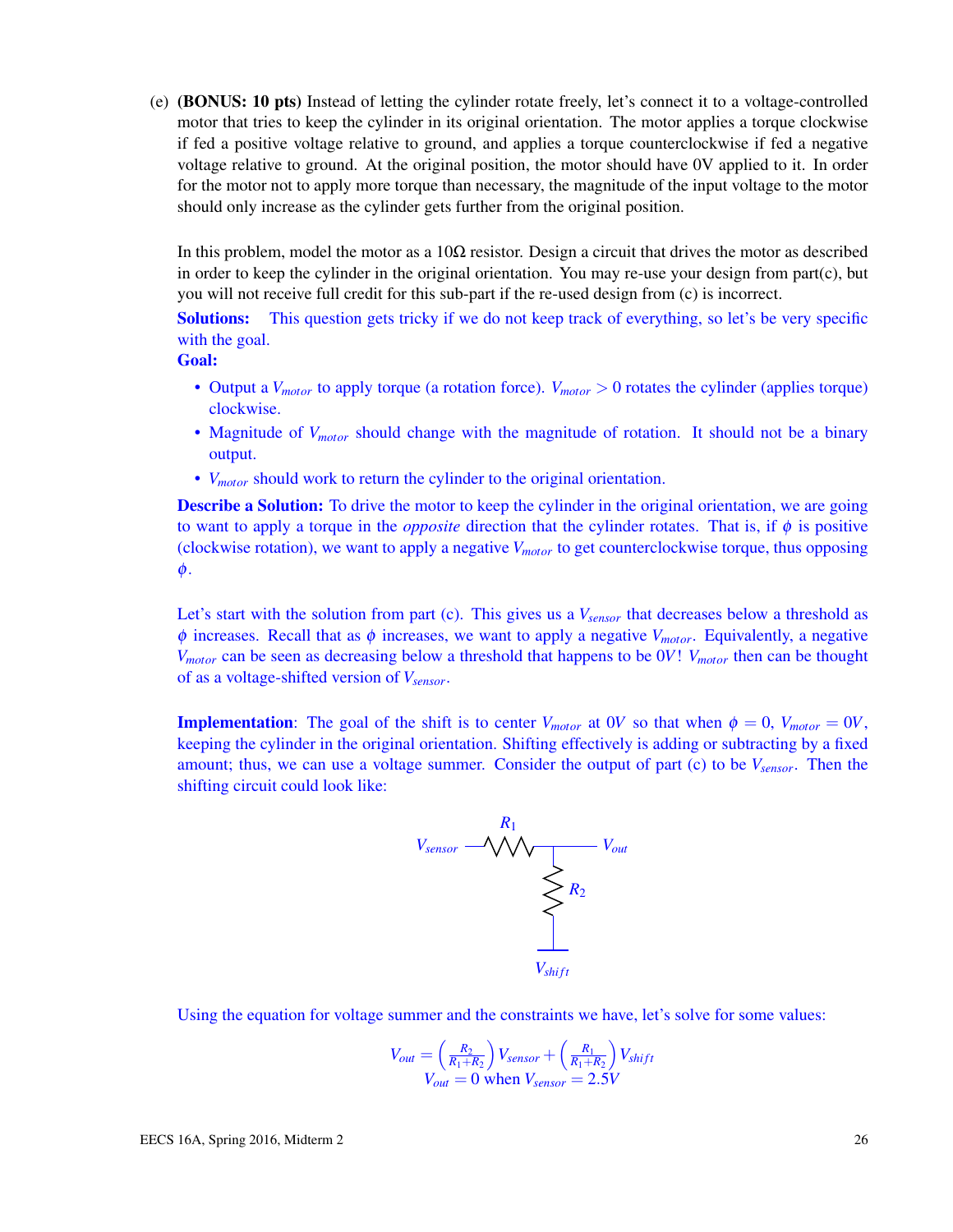$$
-\left(\frac{R_2}{R_1+R_2}\right)(2.5V) = \left(\frac{R_1}{R_1+R_2}\right)V_{shift} -R_2(2.5V) = R_1V_{shift}
$$

In this problem, we did not provide limitations on any components. For simplicity, we will choose  $V_{shift} = -5V$  since we previously used a 5*V* voltage source, and we will use  $R_1 = 1K\Omega$  and  $R_2 = 2K\Omega$ .

Our  $V_{out}$  is now centered at 0*V* and decreases as  $\phi$  increases. This mathematically satisifes our conditions for *Vmotor*. One remaining consideration is that the motor is modeled as a resistor. If we connect it directly to the circuit at *Vout*, it will load the circuit, drawing more current and affecting the value at *Vout*.



However, note that the conditions we needed to satisfy were the 0*V* centering and the non-binary scaling. Both are still satisfied by this circuit, so we can use  $V_{motor} = V_{out}$ . No specifications were made regarding limitations on components, the necessary output gain, or the method of scaling (e.g. linear output relative to  $\phi$ ). Thus a complete satisfactory circuit is:



Note that a buffer after the charge sharing circuit is requried since we do not want current flowing out of that circit and causing the output to decay over time. We optionally solve for the equation of output:

$$
\frac{-V_{out}}{10\Omega} + \frac{-5V - V_{out}}{2K\Omega} + \frac{V_{sensor} - V_{out}}{1K\Omega} = 0
$$
  
\n
$$
\frac{203}{200\Omega} \cdot V_{out} = \frac{2V_{sensor} - 5V}{2000\Omega}
$$
  
\n
$$
V_{out} = \frac{1}{203} (2V_{sensor} - 5V)
$$
  
\n
$$
V_{out} = \frac{1}{203} (2(5V \frac{C_g}{C_g + C_{g,nom}}) - 5V)
$$
  
\n
$$
V_{out} = \frac{5V}{203} (2C_{g,nom} (\frac{1 - \frac{4}{\pi}\phi}{2 - \frac{4}{\pi}\phi}) - 1)
$$

Note that while this solution is the simplest correction solution, more robust (or practical) ones may include some noninverting amplifer before the motor. This is especially necessary if the motor has power/voltage requirements.